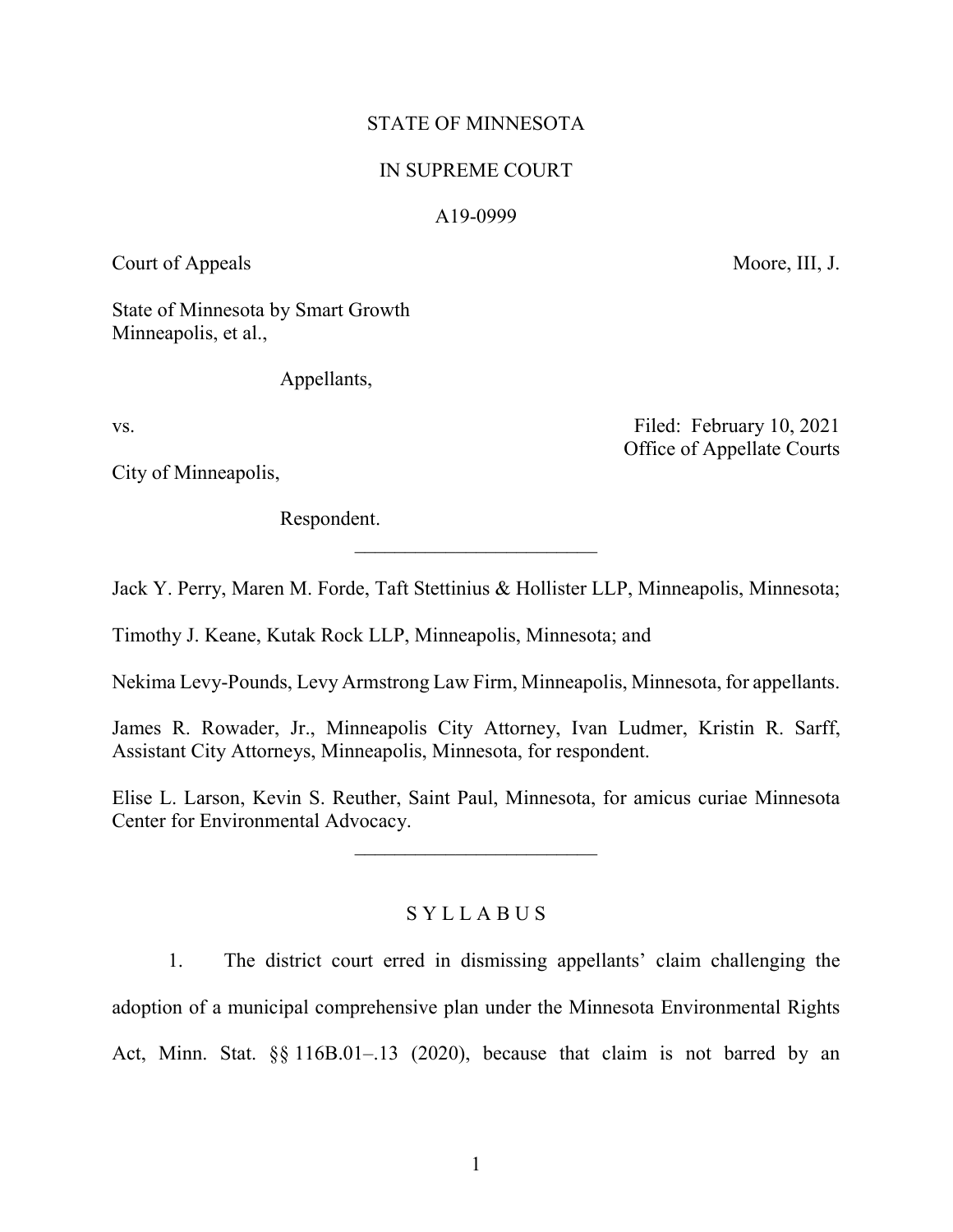administrative rule promulgated under the Minnesota Environmental Policy Act, Minn. Stat. §§ 116D.01–.11 (2020).

2. The district court erred in dismissing appellants' claim because the complaint adequately alleged a causal link between the City of Minneapolis's adoption of its 2040 Comprehensive Plan and the purported materially adverse environmental effects and, therefore, stated a claim upon which relief can be granted under the Minnesota Environmental Rights Act.

Reversed.

#### O P I N I O N

MOORE, III, Justice.

This appeal concerns a claim challenging the City of Minneapolis's (City) 2040 Comprehensive Plan (Plan), which alleges that adoption of the Plan violates Minnesota environmental law. We are asked to decide whether a challenge to the adoption of a comprehensive plan can be the proper subject of a claim under the Minnesota Environmental Rights Act (MERA), Minn. Stat. §§ 116B.01–.13 (2020), when such a plan is exempted from environmental review by an administrative rule promulgated under the Minnesota Environmental Policy Act (MEPA), Minn. Stat. §§ 116D.01–.11 (2020). We are also asked to decide what showing is necessary to overcome a motion to dismiss for failure to state a claim under MERA, particularly as to an allegation that certain conduct is likely to cause materially adverse environmental effects.

In early December 2018, before the vote of the Minneapolis City Council to approve the Plan, appellants Smart Growth Minneapolis, Audubon Chapter of Minneapolis, and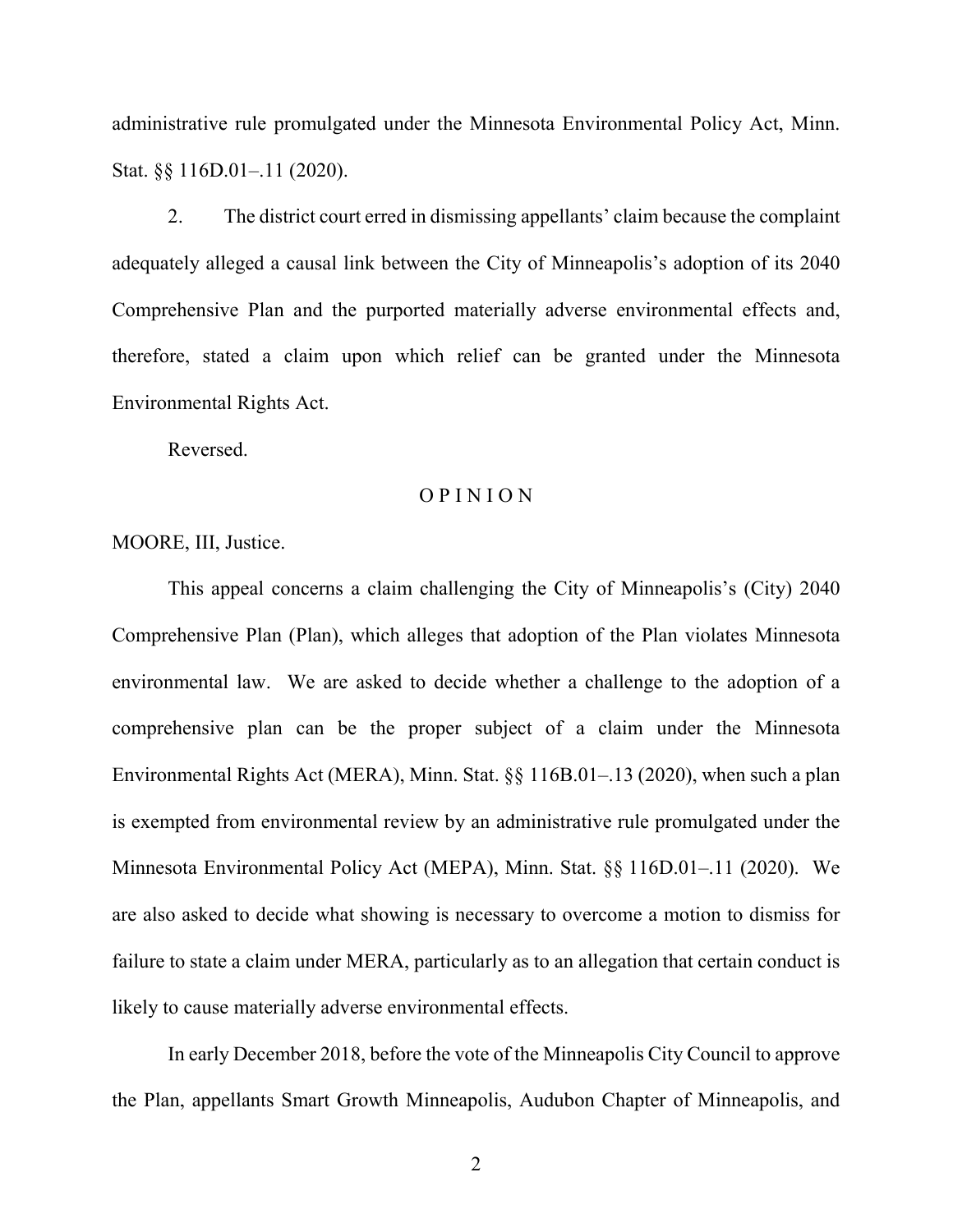Minnesota Citizens for the Protection of Migratory Birds (collectively, Smart Growth) filed a complaint against the City, asserting a claim that challenged the Plan under MERA. The City responded with a motion under Minnesota Rule of Civil Procedure 12.02(e) to dismiss Smart Growth's complaint for failure to state a claim upon which relief can be granted. The district court granted that motion, finding that Smart Growth's claim under MERA was barred by an administrative rule, Minn. R. 4410.4600, subp. 26 (2019), adopted under MEPA. The district court held that because comprehensive plans are specifically exempt from environmental review under rule 4410.4600, comprehensive plans are, therefore, also exempt from judicial review under MERA. The district court also dismissed Smart Growth's claim based on a second, independent conclusion: that Smart Growth "fail[ed] to establish a prima facie showing under MERA."<sup>[1](#page-2-0)</sup> The court of appeals affirmed. Because we hold that adoption of a comprehensive plan can be the subject of a MERA claim and that appellants' allegations are sufficient to state a claim for which relief can be granted under MERA, we reverse.

## **FACTS**

Local governmental units in the metropolitan area are required to create and adopt comprehensive plans under the Metropolitan Land Planning Act, Minn. Stat. §§ 473.851– .871 (2020). Comprehensive plans "provide guidelines for the timing and sequence of the

<span id="page-2-0"></span>In Section II of this opinion, we address the framing of the issue by the parties and the district court at the Rule 12.02(e) stage: whether Smart Growth established a prima facie showing under MERA. The issue, however, is more properly framed under Rule 12.02(e) as whether Smart Growth alleged sufficient facts in its complaint to state a claim upon which relief can be granted.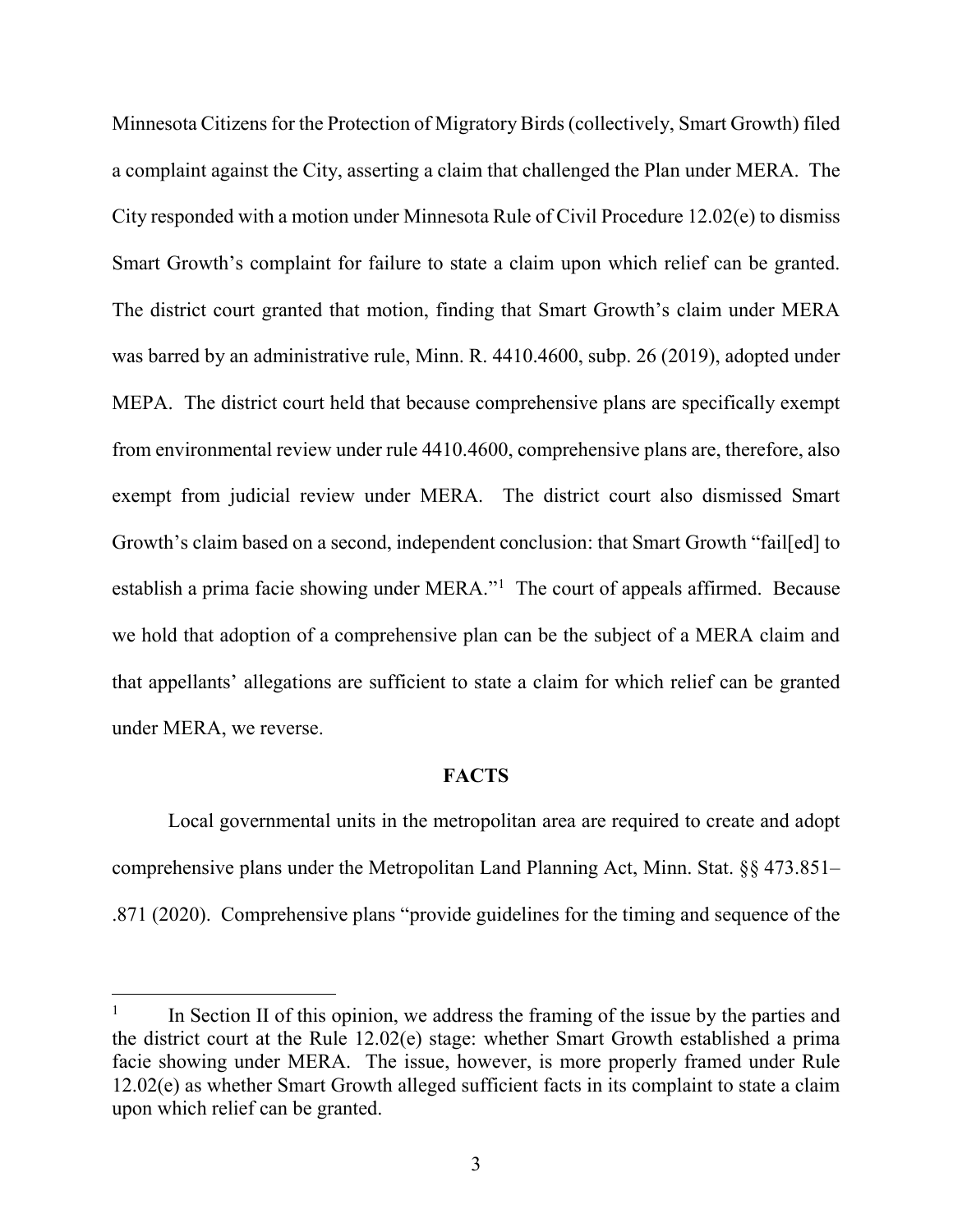adoption of official controls to ensure planned, orderly, and staged development and redevelopment." Minn. Stat. § 473.858, subd. 1. Governmental units are required to "review and, if necessary, amend" these plans at least once every 10 years. Minn. Stat. § 473.864, subd. 2. The Metropolitan Council reviews, and may require modification to, any proposed comprehensive plan or plan amendments. Minn. Stat. § 473.858, subd. 3; Minn. Stat. § 473.864, subds. 1, 2(b)(1).

In March 2018, consistent with the ten-year plan review requirement, the City released its proposed [2](#page-3-0)040 Plan for public comment.<sup>2</sup> The proposed Plan contained substantial amendments to the City's existing comprehensive plan, which would result in the elimination of single-family zoning and a city-wide increase in permissible building density.<sup>[3](#page-3-1)</sup> Following the comment period, the City scheduled a vote for December 7, 2018, on whether to submit the Plan to the Metropolitan Council for review.

On December 4, 2018, three days before the scheduled vote, Smart Growth served a complaint seeking a declaration that Smart Growth had satisfied the required prima facie

<span id="page-3-0"></span><sup>&</sup>lt;sup>2</sup> This appeal arises in the context of a motion to dismiss for failure to state a claim upon which relief can be granted under Minn. R. Civ. P. 12.02(e); thus, all of the facts are taken from Smart Growth's complaint and are accepted as true. *Radke v. County of Freeborn*, 694 N.W.2d 788, 791 n.1 (Minn. 2005).

<span id="page-3-1"></span><sup>&</sup>lt;sup>3</sup> Smart Growth attached to its complaint an article published in late 2018 in Curbed, an online publication under the umbrella of New York Magazine. The article characterized the City's Plan as an ambitious effort to address deep and challenging disparities around climate change, housing choice and affordability, and racial equity and as "the furthestreaching" proposal from a municipality in the United States that would "upzone nearly the entire city." The points made in the article relate to the merits of the Plan and whether the objectives of the Plan are good policy for the City; these issues are not relevant to our decision. The only question before us is whether Smart Growth has stated a viable claim under Minn. R. Civ. Rule 12.02(e) for a violation of MERA.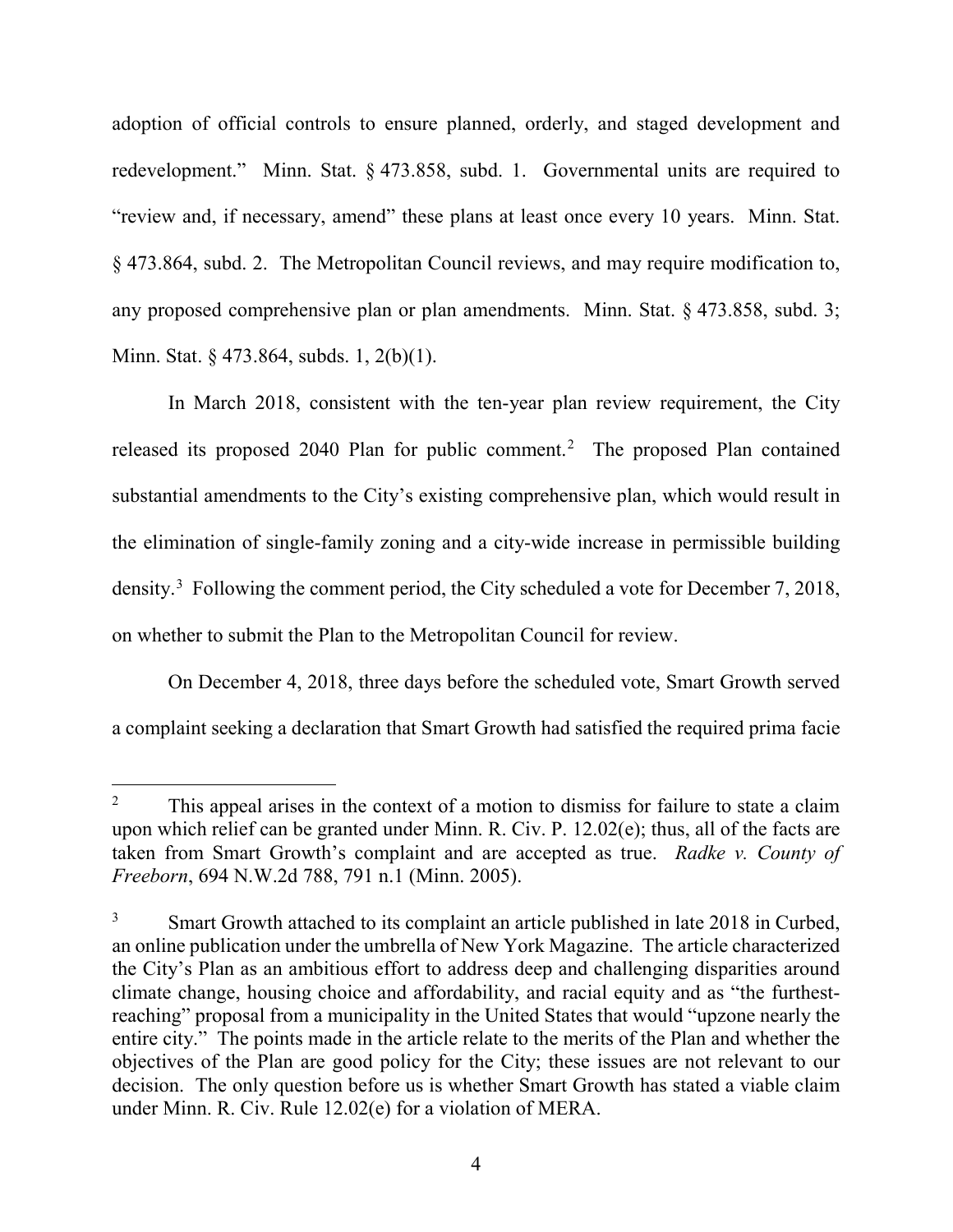showing under MERA that the Plan "is likely to cause the pollution, impairment, or destruction of the air, water, land or other natural resources located within the state" and that the City had no affirmative defenses. Smart Growth also sought to enjoin the City's approval of the Plan until the City offered a rebuttal to or affirmative defense against Smart Growth's prima facie showing, "presumably through a voluntary environmental review." Along with the complaint, Smart Growth also filed a motion for a temporary restraining order to enjoin the City from holding the vote on December 7.

Smart Growth alleged in the complaint that implementation of the Plan would cause increased density and related complications that are "likely to materially adversely affect the environment." The complaint also stated that an "immediate and full build-out" of the Plan would likely result in a "[d]ramatic" (1) increase in the amount of impervious surface area, thus resulting in the material increase in the rate and volume of stormwater runoff; (2) increase in the number of residents, thus resulting in the material increase in domestic wastewater generation, potable water usage, and parking needs/vehicles/traffic; and (3) loss of the amount of tree coverage/green space, thus resulting in the material decrease in aesthetic livability and bird and other wildlife habitat. Smart Growth further alleged that the "potential and likely environmental effects" of the build-out include (1) threats to the adequacy of existing public infrastructure, including storm and sanitary sewer systems and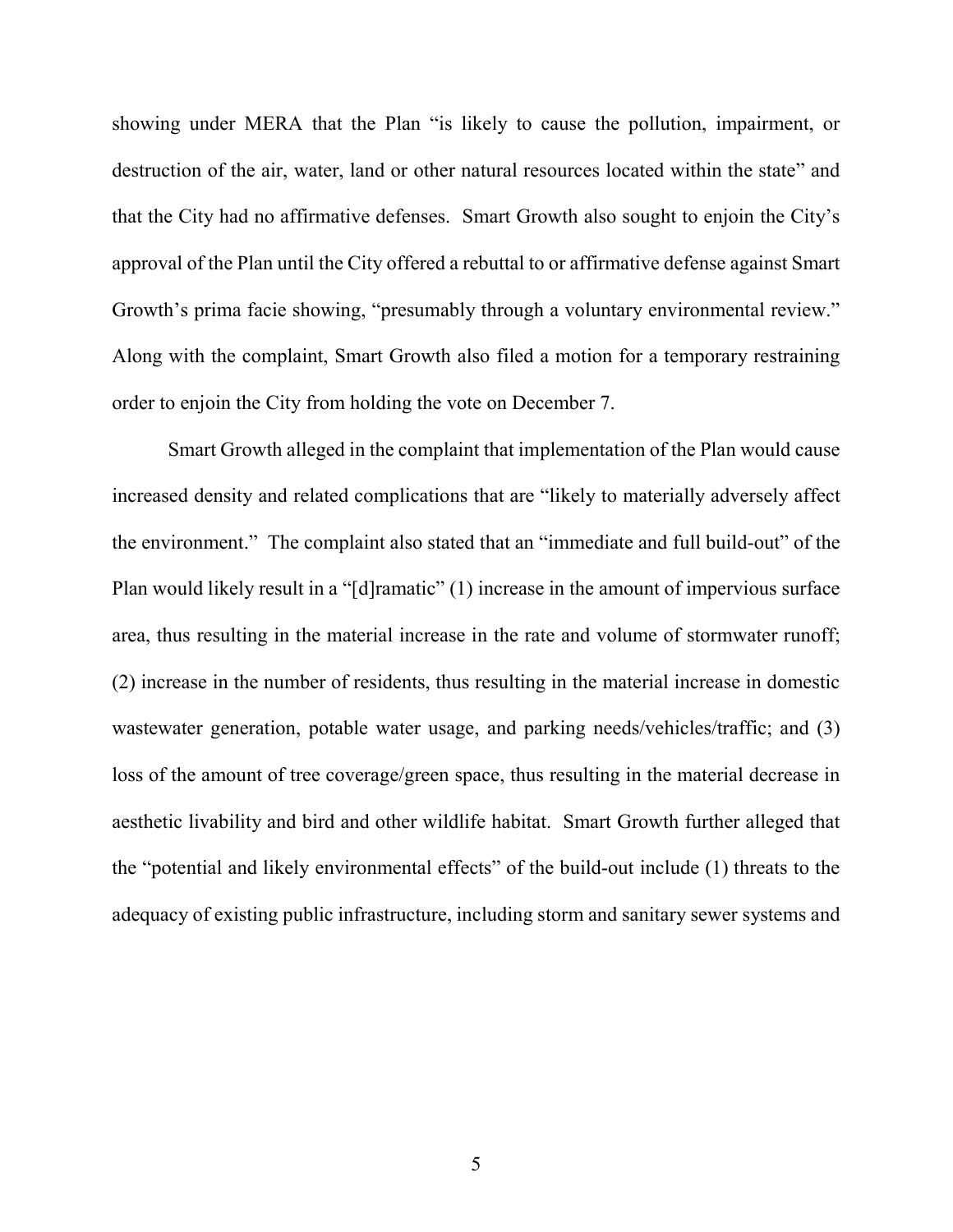water supply; (2) threats of traffic congestion; (3) threats to air quality; and (4) threats to aesthetic livability, tree coverage, and wildlife habitat.

Smart Growth attached to the complaint, and incorporated by reference, an environmental analysis of the Plan by Sunde Engineering, PLLC.<sup>[4](#page-5-0)</sup> Sunde describes the Plan as a "dramatic shift in land use policy" that will "inherently impact the environment as well as existing infrastructure." The report calculates a number of projections under the Plan, including increased residential density, traffic trips per day, volume of water runoff, and contaminant loads on the storm sewer system.

The day before the City's scheduled vote on whether to approve the Plan for consideration by the Metropolitan Council, the district court denied Smart Growth's motion for a temporary restraining order. Two weeks later, the City filed a motion to dismiss the complaint for failure to state a claim under Minn. R. Civ. P. 12.02(e). It argued that Smart Growth's MERA claim is barred by rule 4410.4600, subp. 26, even though that administrative rule was promulgated under MEPA, not MERA. The City also argued that Smart Growth did not satisfy MERA's prima facie requirement. Specifically, the City claimed that because the Plan does not implement any specific project causing or likely to

<span id="page-5-0"></span><sup>&</sup>lt;sup>4</sup> The Sunde report is attached to and quoted extensively throughout Smart Growth's complaint; thus, the district court's consideration of the report in ruling on the motion to dismiss did not convert the motion into a motion for summary judgment. *See N. States Power Co. v. Minn. Metro. Council*, 684 N.W.2d 485, 490 (Minn. 2004) (holding that documents referenced in a complaint are not "matters outside the pleadings" and, thus, may be considered by a district court in ruling on a Rule 12.02(e) motion to dismiss).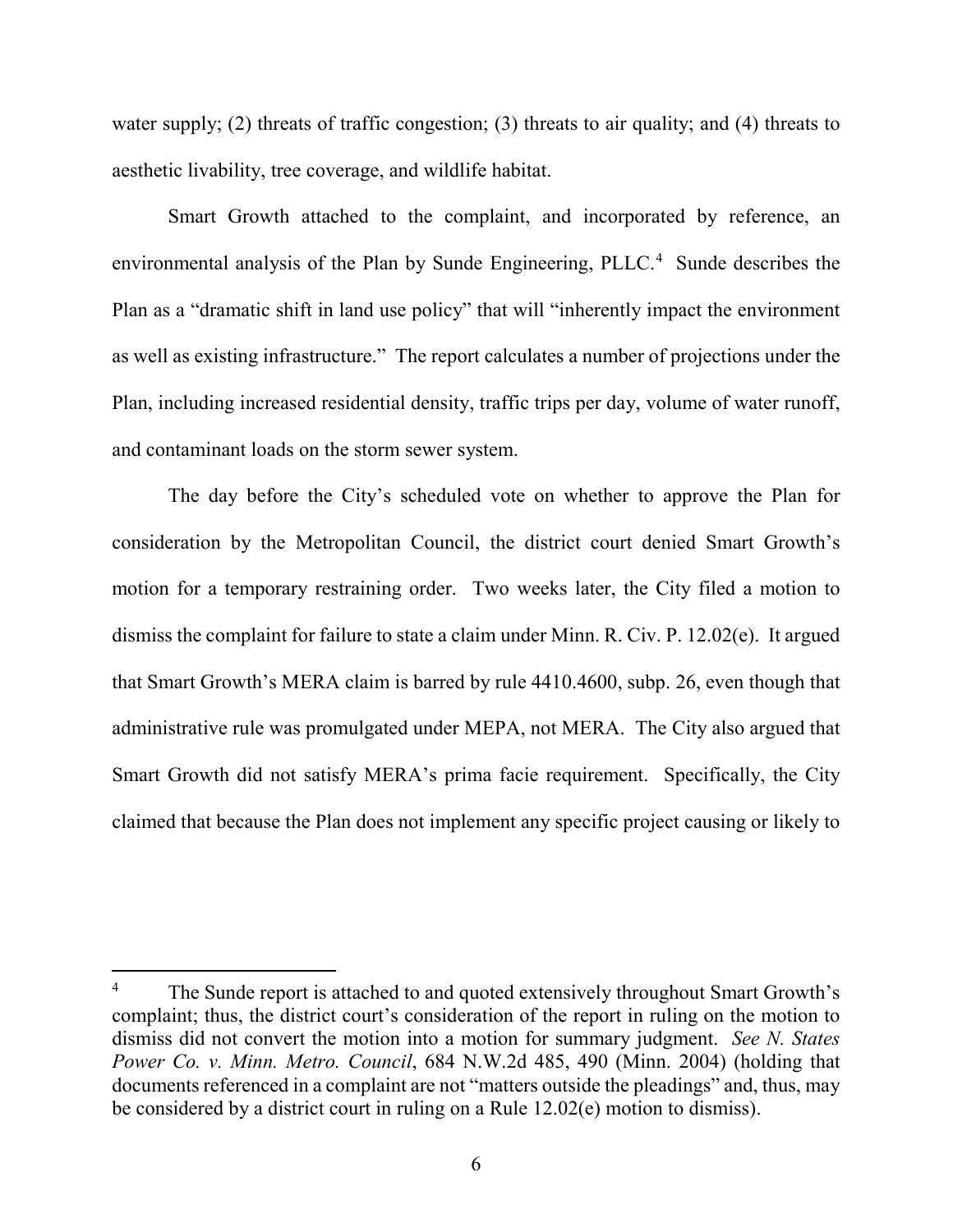cause pollution, impairment, or destruction of the environment, Smart Growth cannot establish a prima facie showing.

Smart Growth then filed a motion for summary judgment pursuant to Minnesota Rule of Civil Procedure 56.01. It contended that its MERA claim is not barred by the MEPA exemption in rule 4410.4600, that it satisfied MERA's prima facie showing, and that the City failed to satisfy its own burden of rebutting or asserting an affirmative defense against that showing.<sup>[5](#page-6-0)</sup>

The district court granted the City's motion to dismiss and denied Smart Growth's motion for summary judgment. The district court found that Smart Growth's claims "are barred by Minnesota law" and, therefore, do not state a claim upon which relief can be granted. The district court reasoned that because comprehensive plans are exempt from MEPA environmental review under the exemption in rule 4410.4600, Smart Growth's claim asking that the City be ordered to engage in environmental review under MERA, must be procedurally barred. The district court also found, as an independent basis for dismissal, that Smart Growth failed to make a prima facie showing under MERA because

<span id="page-6-0"></span>MERA provides that when a plaintiff makes a prima facie showing that a defendant's conduct caused, or is likely to cause, pollution, impairment, or destruction of natural resources, "the defendant may rebut the prima facie showing by the submission of evidence to the contrary" or "show, by way of an affirmative defense, that there is no feasible and prudent alternative." Minn. Stat. § 116B.04(b).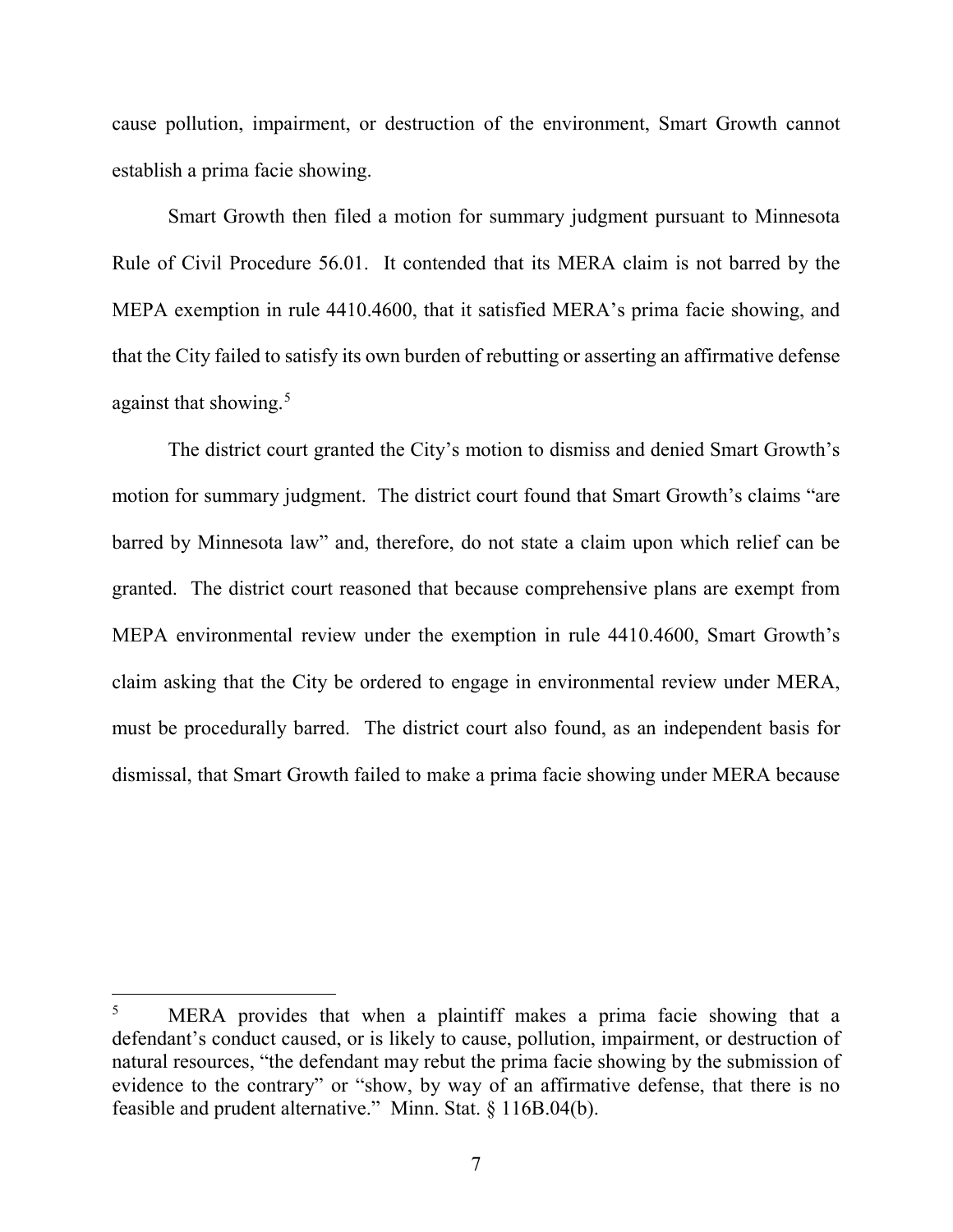it did not identify any City project or action that would "itself cause any pollution, impairment, or destruction of natural resources."

Smart Growth appealed, and the court of appeals affirmed the district court on both grounds. *State by Smart Growth Minneapolis v. City of Minneapolis*, 941 N.W.2d 741 (Minn. App. 2020). The court of appeals first held that allowing Smart Growth to obtain environmental review of the Plan under MERA would be contrary to MEPA, which exempts the City from conducting an environmental review under rule 4410.4600, and would create conflict between the two acts. *Id.* at 745. The court of appeals next held that Smart Growth failed to plead a prima facie case under MERA because the complaint did not sufficiently allege "any specific facts to support [its] allegations that the approval of the plan is likely to materially and adversely affect the environment." *Id.* at 746. The court of appeals concluded that the City's mere approval of the Plan is too attenuated to support Smart Growth's claim. *Id.* at 746–47.

The concurring judge agreed that Smart Growth's complaint failed to plead sufficient facts to state a claim under MERA, but disagreed that the exemption in rule 4410.4600 precluded Smart Growth from pursuing relief under MERA as a matter of law. *Id.* at 748 (Johnson, J., concurring specially). The concurrence noted that "there is nothing in the text of MEPA or the MEPA exemption rule to suggest that the MEPA exemption rule extends to a cause of action arising under MERA" and concluded that the "district court applied an administrative rule outside the context for which it was intended." *Id*.

We granted Smart Growth's petition for review.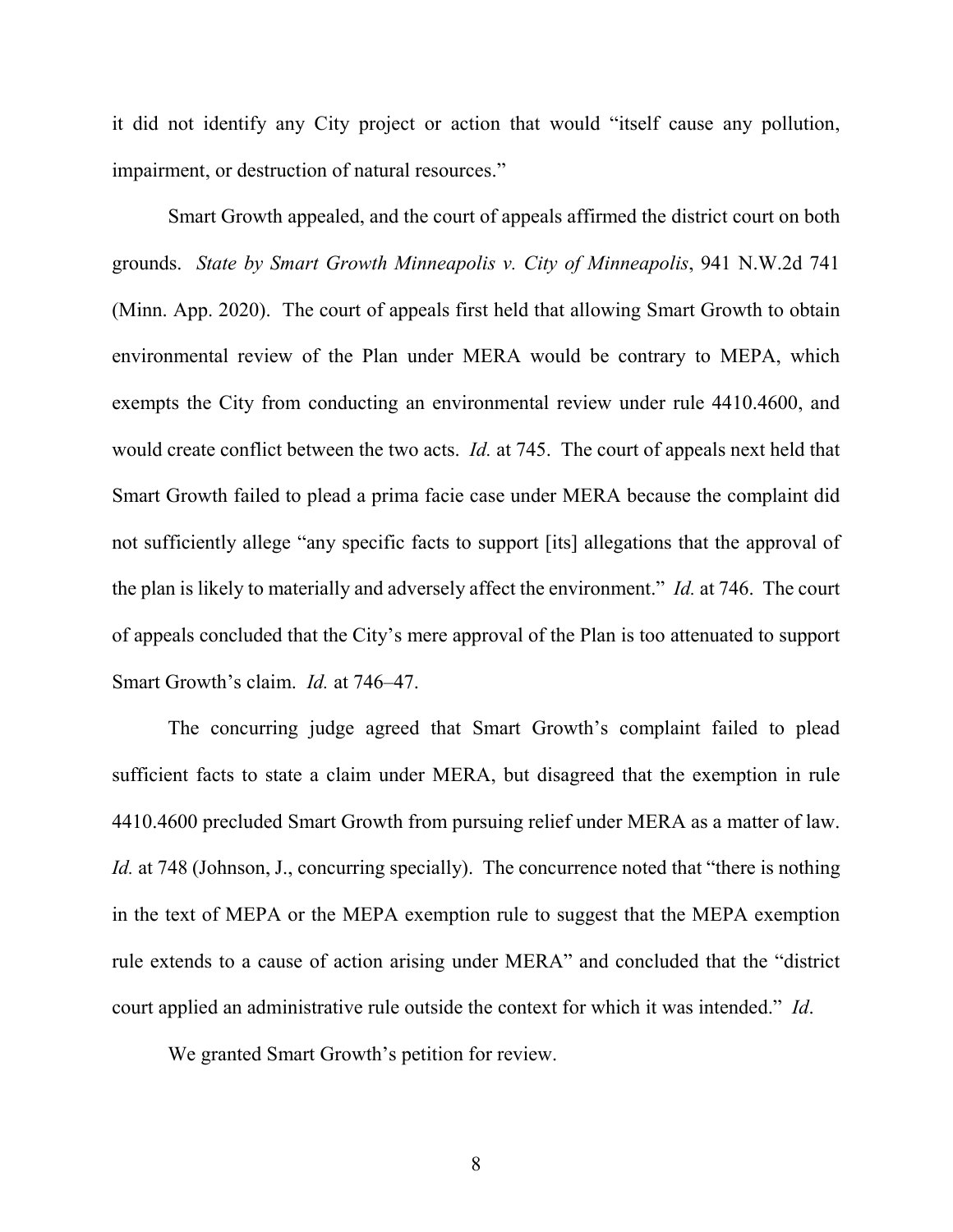#### **ANALYSIS**

Before we turn to the two issues before us, we begin with a review of the relevant Minnesota environmental laws that govern this dispute. Enacted in 1971, MERA was Minnesota's first piece of environmental legislation and was a significant change in the law. Act of June 7, 1971, ch. 952, 1971 Minn. Laws 2011, 2011–19; *People for Env't Enlightenment & Resp. (PEER), Inc. v. Minn. Env't Quality Council* (*PEER*), 266 N.W.2d 858, 865, 868 (Minn. 1978). The purpose of MERA is to provide every person with "an adequate civil remedy to protect air, water, land and other natural resources located within the state from pollution, impairment, or destruction" so that present and future generations may enjoy the state's natural resources. Minn. Stat. § 116B.01. MERA defines "pollution, impairment, or destruction" to include "any conduct by any person . . . which materially adversely affects or is likely to materially adversely affect the environment." Minn. Stat. § 116B.02, subd. 5. A "person" includes "any state, municipality or other governmental or political subdivision." *Id.*, subd. 2.

The relief available under MERA is broad in scope. A court "may grant declaratory relief, temporary and permanent equitable relief, or may impose such conditions upon a party as are necessary or appropriate." Minn. Stat. § 116B.07. The Legislature intended that the rights and remedies of MERA be "*in addition to* any administrative, regulatory, statutory, or common law rights and remedies *now or hereafter available*." Minn. Stat. § 116B.12 (emphasis added). Nothing in MERA limits the discretion of courts in fashioning appropriate relief.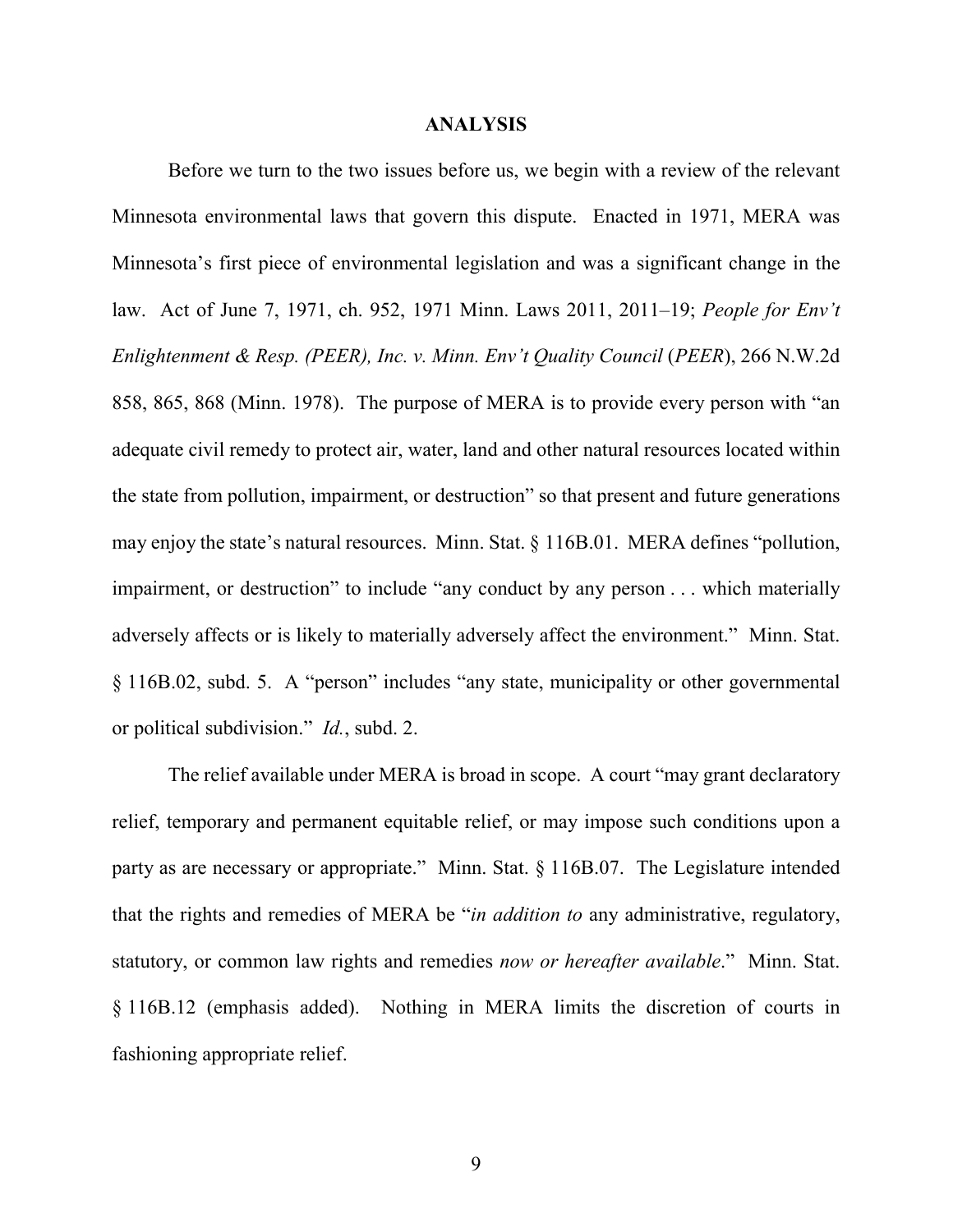Two years after enacting MERA, the Legislature passed three other environmental acts "to complement MERA," one of which was MEPA. *PEER*, 266 N.W.2d at 865; Act of May 19, ch. 412, §§ 1‒7, 1973 Minn. Laws 895, 895‒902. Although MERA and MEPA each have a slightly different focus, "they are part of a coherent legislative policy." *PEER*, 266 N.W.2d at 865. MEPA requires that governmental units "contemplating taking action ... on a proposed project must first consider the project's environmental consequences." *Citizens Advocating Responsible Dev. v. Kandiyohi Cnty. Bd. of Comm'rs*, 713 N.W.2d 817, 823 (Minn. 2006). Specifically, MEPA requires governmental units to prepare "a detailed environmental impact statement" when there is the "potential for significant environmental effects resulting from any major governmental action." Minn. Stat. § 116D.04, subd. 2a(a).

### I.

We now turn to the issue of whether the rule exempting comprehensive plans from environmental review under MEPA also exempts comprehensive plans from actions brought under MERA. This is primarily a question of statutory interpretation specifically, whether the two Acts can be construed together without conflict—but also whether and how an administrative rule promulgated under one act affects the other act.

We review questions of statutory interpretation de novo. *Binkley v. Allina Health Sys.*, 877 N.W.2d 547, 550 (Minn. 2016). The goal of all statutory interpretation "is to ascertain and effectuate the intention of the legislature." Minn. Stat. § 645.16 (2020). If the legislative intent "is clear, we apply the statute according to its plain meaning." *Fish*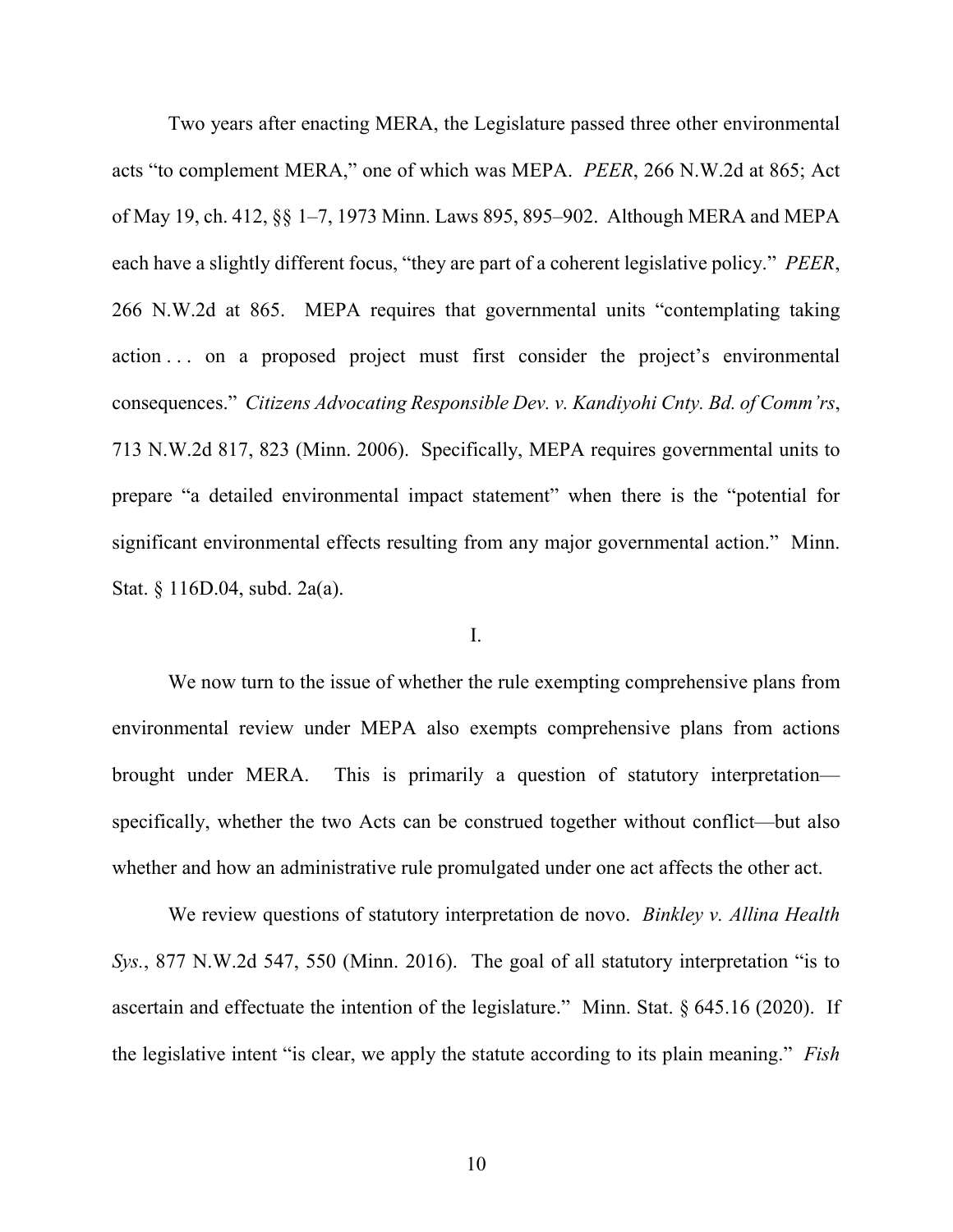*v. Ramler Trucking, Inc.*, 935 N.W.2d 738, 741 (Minn. 2019). Each law is to be construed, where possible, "to give effect to all its provisions." Minn. Stat. § 645.16.

"When a general provision in a law is in conflict with a special provision in the same or another law, the two shall be construed, if possible, so that effect may be given to both." Minn. Stat § 645.26, subd. 1 (2020). "If the conflict between the two provisions [is] irreconcilable, the special provision shall prevail and shall be construed as an exception to the general provision, unless the general provision was enacted" later in time. *Id.* And if the provisions of two or more laws passed at different sessions are irreconcilable, the law latest in date of final enactment prevails. *Id.*, subd. 4. We have a general policy of "harmonizing statutes dealing with the same subject matter." *PEER*, 266 N.W.2d at 866. And MERA and MEPA especially must be read in harmony because "they are part of a coherent legislative policy." *Id.* at 865.

The City argues that allowing Smart Growth's MERA challenge to proceed would create "irreconcilable inconsistency" between MERA and MEPA because Smart Growth could obtain environmental review of the Plan under MERA that it could not obtain under MEPA. The City contends that MERA's more general provision is superseded by MEPA and its exemption rule because MEPA was passed later in time and specifically addresses environmental review of activity by governmental units. Finally, the City argues that our description of the relationship between the two acts in *PEER* —that MERA provides private citizens with a method to ensure governmental units comply with the mandates of MEPA—identified the *only* manner in which MERA can apply to government conduct. *See PEER*, 266 N.W.2d at 865.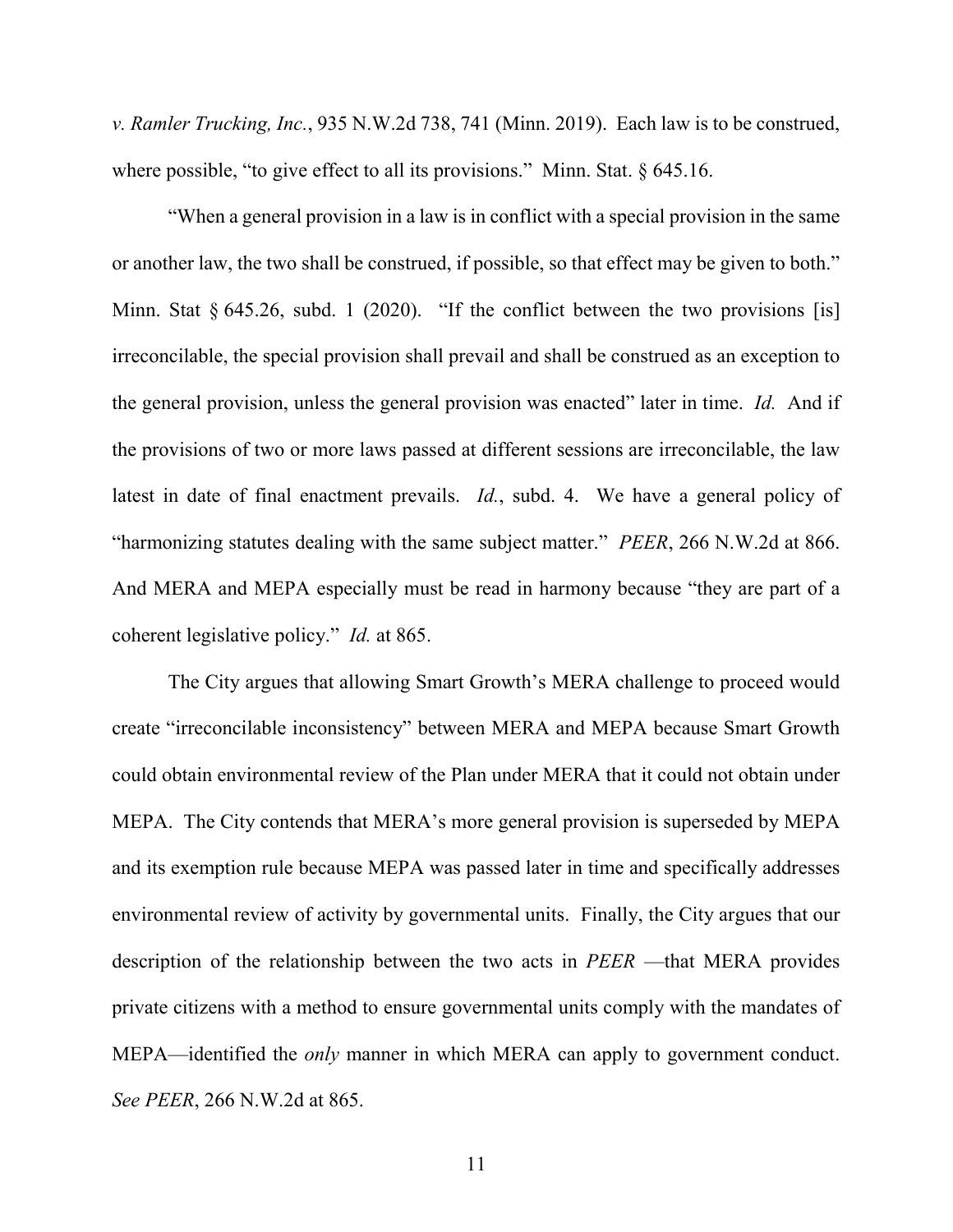Smart Growth argues that rule 4410.4600 can only apply to the act under which it was promulgated, MEPA, and not to MERA. Further, Smart Growth asserts that our broad holding in *PEER* makes clear that, absent express statutory language, other environmental legislation will not be exempt from having to comply with MERA.

We begin by considering the text of MEPA, codified at chapter 116D. MEPA requires environmental review of certain "governmental action," defined as "activities, including projects wholly or partially conducted, permitted, assisted, financed, regulated, or approved by units of government." Minn. Stat. § 116D.04, subd. 1a(d). MEPA directs the Environmental Quality Board (Board) to "promulgate rules *in conformity with this chapter* and the provisions of chapter 15."[6](#page-11-0) *Id.*, subd. 5a (emphasis added). MEPA expressly authorizes the Board to establish by rule "categories of actions for which environmental impact statements and for which environmental assessment worksheets must be prepared as well as categories of actions for which no environmental review is required *under this section*." *Id.*, subd. 2a(b) (emphasis added). Nowhere does the text of MEPA provide any indication that the Legislature intended for MEPA to limit the rights created under MERA. Instead, the instructions contained in MEPA are all *expressly limited* to chapter 116D. *See id.*, subds. 2a(b), 5a.

Pursuant to the authority granted under MEPA, the Board promulgated a set of detailed rules addressing which governmental actions require which level of environmental

<span id="page-11-0"></span> <sup>6</sup> Chapter 15 governs state agencies as a whole and addresses general matters of interagency relationships, administrative boards and committees, and appointments.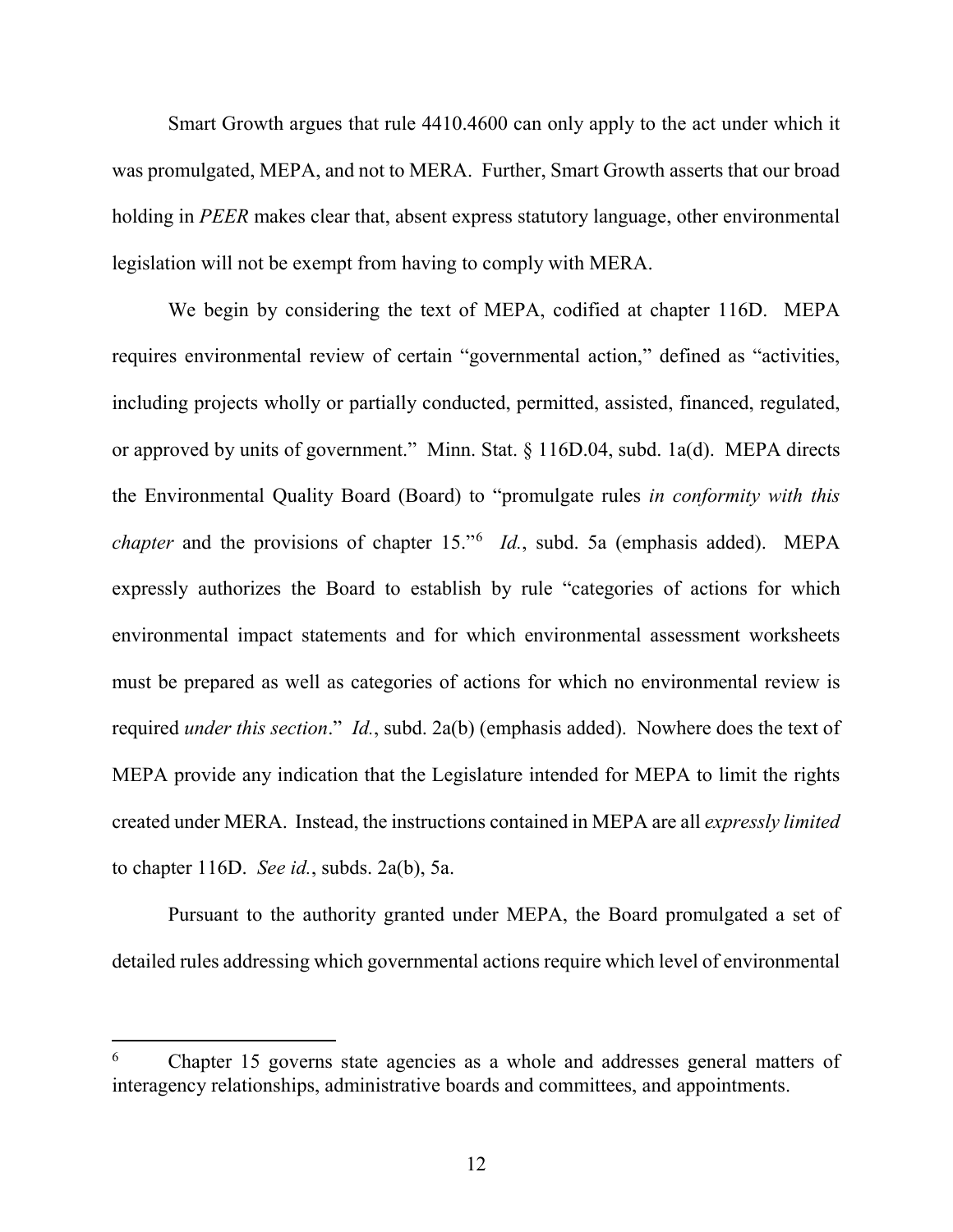review. Rule 4410.4600 establishes categories of actions for which no environmental review is required.<sup>[7](#page-12-0)</sup> The exemption for comprehensive plans is found in subpart 26, the "governmental activities" category:

Proposals and enactments of the legislature, rules or orders of governmental units, adoption and amendment of comprehensive and other plans, zoning ordinances, or other official controls by local governmental units . . . are exempt.

Minn. R. 4410.4600, subp. 26. Projects covered by subpart 26 are *always* exempt from MEPA environmental review unless the project proposer initiates or agrees to review. $8$ 

We turn next to the text of MERA, codified at chapter 116B, which expressly provides that the remedies under MERA are "in addition to" any rights "now or hereinafter available." Minn. Stat. § 116B.12. In our very first decision under MERA, we noted that "[w]here a statute such as this is drafted in broad and comprehensive language, we are not justified in engrafting exceptions upon it." *County of Freeborn by Tuveson v. Bryson*, 210

<span id="page-12-0"></span><sup>&</sup>lt;sup>7</sup> The Board's rules apply to 24 other categories of actions in addition to the governmental activities category at issue here. *See* Minn. R. 4410.4600, subps. 2‒27. The City's argument—that the exemption in subpart 26 applies to bar a MERA claim based on adoption of a comprehensive plan—would inevitably mean that the actions governed by the other 24 categories contained in rule 4410.4600 would also be exempt from MERA. These categories include actions such as construction of certain electric generating plants, particular mining projects, specific expansions of existing paper or pulp processing facilities, construction of certain new wastewater treatment facilities, and some airport and highway projects. *Id.*, subps. 3, 8, 9, 11, 13, 14.

<span id="page-12-1"></span><sup>8</sup> Under rule 4410.4600, subpart 1: "Projects within subparts 2 and 26 are exempt from parts 4410.0200 to 4410.6500." Thus, rule 4410.4600 exempts comprehensive plans from environmental assessment worksheets (parts 4410.1000 to 4410.1700), environmental impact statements (parts 4410.2000 to 4410.3100), and any alternative forms of review (parts 4410.3600 and 4410.3610). Further, a governmental unit may perform discretionary review of an exempted project only if the project proposer agrees. *See* Minn. R. 4410.1000, subp. 3(D); Minn. R. 4410.2000, subp. 3(B).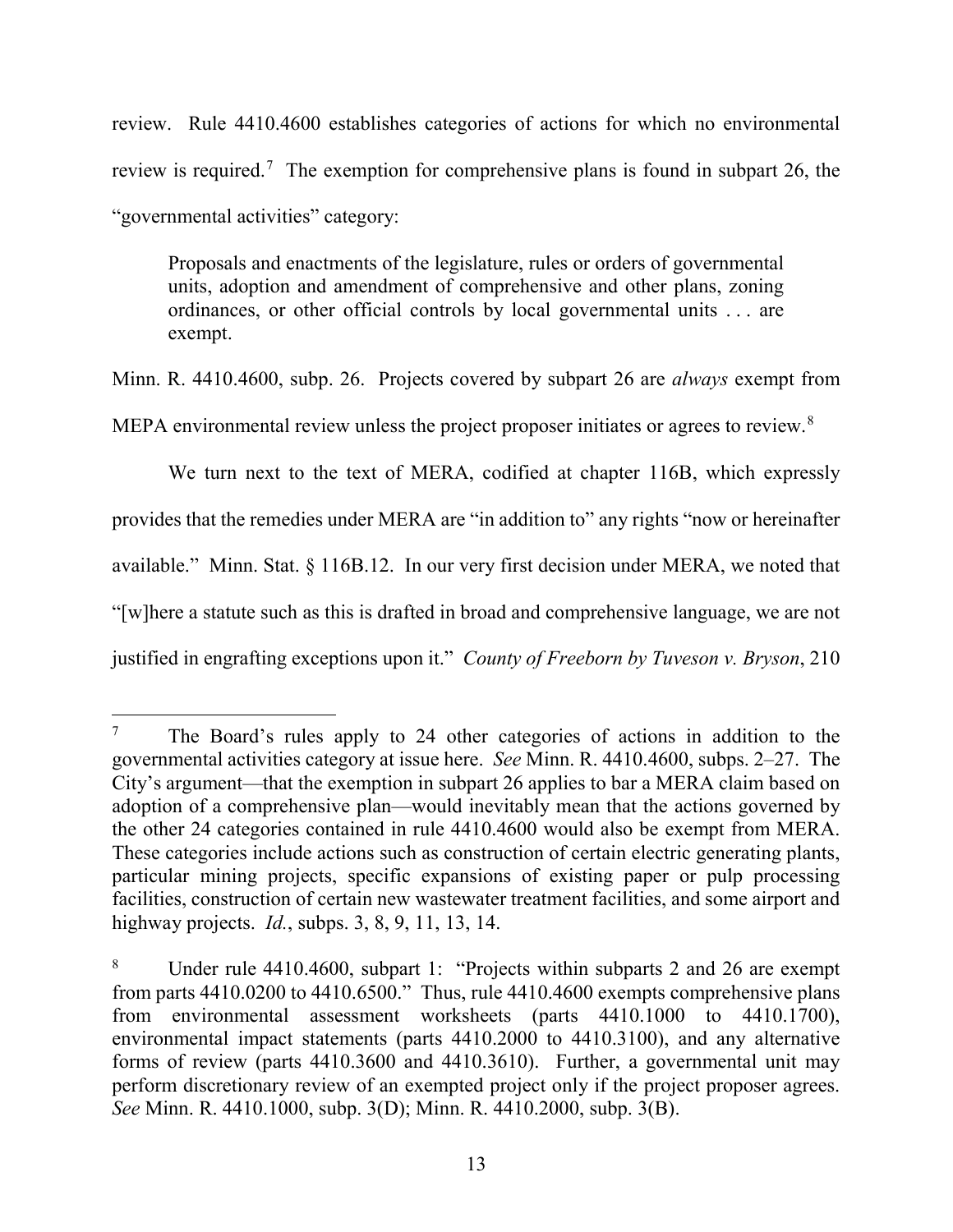N.W.2d 290, 296 (Minn. 1973). Since *Tuveson*, we have continued to reject attempts to find exceptions to the "broad and comprehensive" scope of MERA without clear direction from the Legislature—a principle reiterated in *White Bear Lake Restoration Ass'n, ex rel. State v. Minnesota Department of Natural Resources*, our most recent decision under MERA. *See* 946 N.W.2d 373, 380 (Minn. 2020).

In *PEER*, we rejected an argument very similar to that made by the City here*.* 266 N.W.2d at 866. The issue in *PEER* was whether administrative proceedings under the Power Plant Siting Act (PPSA) are subject to the provisions of MERA. In determining that the proceedings are *not exempt* from MERA, we concluded that the Legislature, "being aware of the existence of MERA when it passed the PPSA, cannot be assumed to have exempted PPSA proceedings from having to comply with MERA" because there was no "express statutory language to that effect." *Id.* In light of the broad scope of MERA, we saw no reason to limit the application of MERA by exempting PPSA proceedings without "express legislative direction." *Id.*

Additionally, the Legislature has shown on at least two occasions that it knows how to expressly exempt statutes from the scope of MERA when it desires to do so. First, the Legislature expressly exempted conduct taken in accordance with the Waste Management Act from a MERA action brought under section 116B.03. *See* Minn. Stat. § 115A.30 (2020) ("No civil action shall be maintained pursuant to section 116B.03 with respect to conduct taken by a person pursuant to [the regulatory authority of] the Pollution Control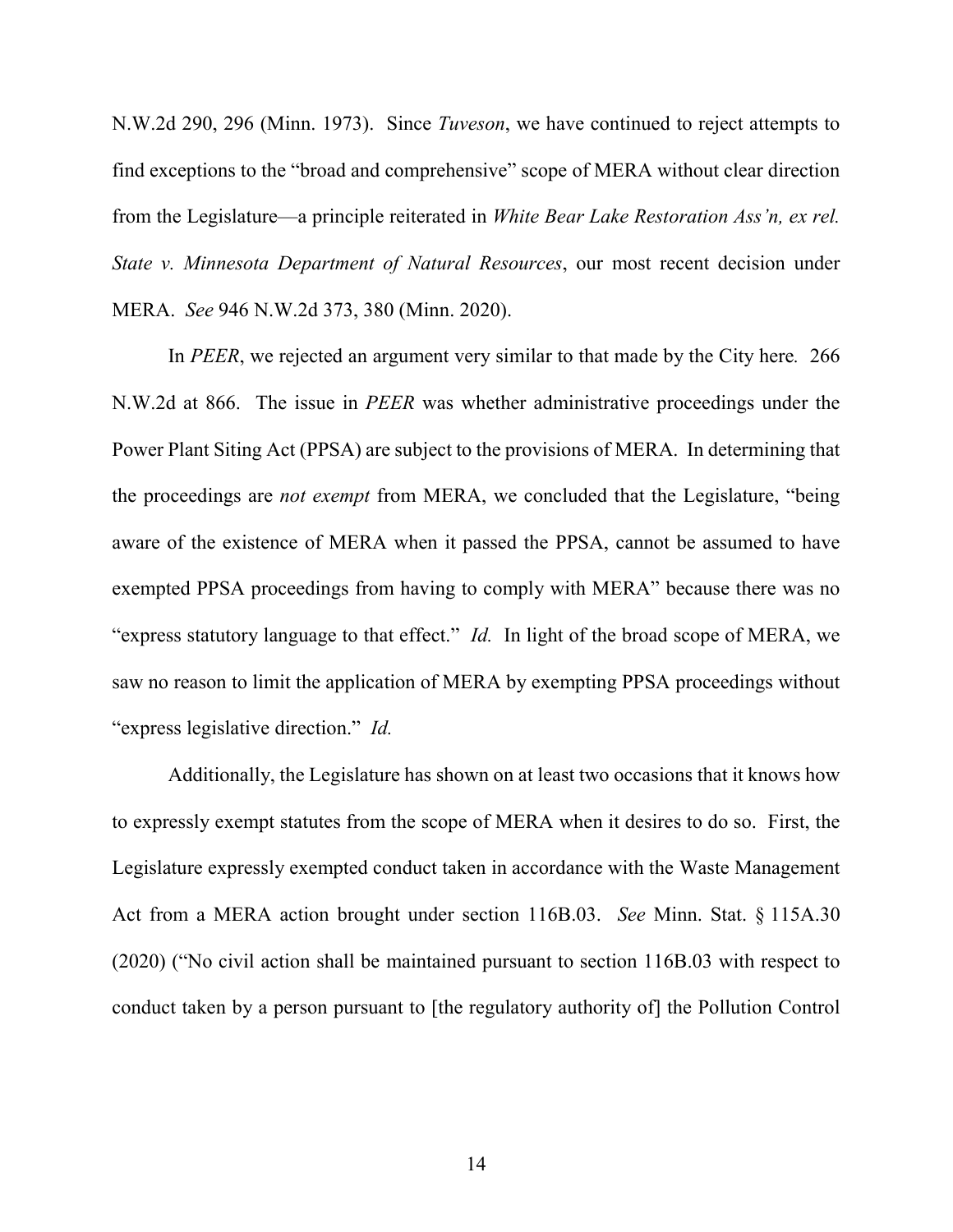Agency under sections 115A.18 to 115A.30.").<sup>[9](#page-14-0)</sup> Similarly, the Legislature explicitly limited the reach of MERA when establishing the Minnesota Agricultural and Economic Development Board. *See* Minn. Stat. § 41A.04, subd. 3 (2020) ("No action is allowable under section 116B.03, subdivision 1, with respect to acts of any person authorized or required in order to execute the resolution.").

We disagree with the City's argument that allowing a MERA challenge to a comprehensive plan that is exempt from environmental review under MEPA creates an irreconcilable inconsistency between the two acts. It is not inconsistent to recognize that a MERA challenge might result in environmental review that would not be required under MEPA, given that MERA is broader in scope than MEPA and applies to "any conduct" of "any person"—including municipal governments. Minn. Stat. §§ 116B.03, subd. 1, 116B.02, subds. 2, 5; *White Bear Lake Restoration Ass'n*, 946 N.W.2d at 379‒80.

We also disagree with the City's characterization of our opinion in *PEER*, in which we identified one way that the two laws interact. In *PEER*, we noted that MERA provides private citizens with a method to ensure that governmental units comply with MEPA's mandates. 266 N.W.2d at 865. We did not, however, indicate that the *only* purpose of MERA is to act as an enforcement mechanism for MEPA. Such a construction would severely limit the broad protections clearly intended by MERA. Minn. Stat. §§ 116B.01, 116B.02, subd. 5. Further, this limitation is also illogical considering that MERA created

<span id="page-14-0"></span><sup>&</sup>lt;sup>9</sup> The Waste Management Act also restricts the applicability of MERA actions under section 116B.10, but does not exempt the Act from those claims entirely. Minn. Stat. § 115A.30.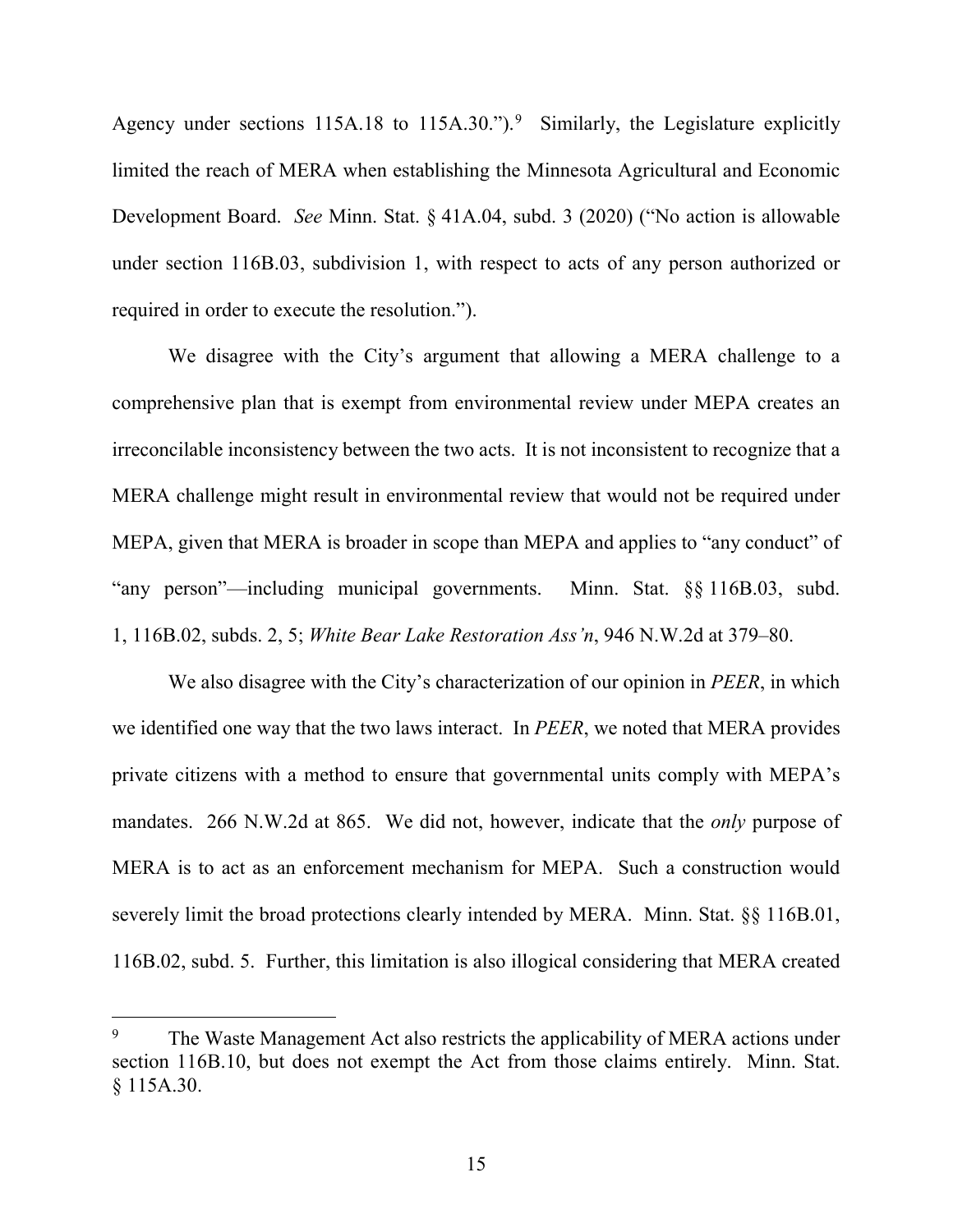individual rights to protect the environment from harm and that MERA existed as a standalone environmental act for 2 years before MEPA was enacted.<sup>[10](#page-15-0)</sup>

In sum, our precedent dictates that an exemption from the broad scope of MERA is not presumed absent *express* statutory language to that effect. MEPA contains no express language exempting it from the reach of MERA. Instead, MEPA *expressly limits* application of its provisions, including the administrative rules promulgated under it, to only that Act. The City presents no compelling reasons why the allegations in Smart Growth's complaint are exempt from review under MERA. MERA and MEPA can be read in harmony and their provisions can be given full force without resulting in conflict.<sup>11</sup> Therefore, we hold that the district court erred in concluding that Smart Growth's claims

<span id="page-15-0"></span> <sup>10</sup> The City's emphasis on the court of appeals' opinion in *Holte v. State* is unpersuasive. 467 N.W.2d 346 (Minn. App. 1991), *rev. denied* (Minn. May 16, 1991). In addition to not being binding on us, the facts of *Holte* are inapposite to the case before us for the reasons noted by Judge Johnson in his special concurrence. *State by Smart Growth Minneapolis*, 941 N.W.2d at 748–49.

<span id="page-15-1"></span><sup>&</sup>lt;sup>11</sup> We likewise disagree with the City's argument that MERA cannot apply to comprehensive plans because those plans are governed instead by the Metropolitan Land Planning Act (MLPA). We construe statutes, where reasonably possible, "to avoid irreconcilable difference and conflict with another statute." *Erickson v. Sunset Mem'l Park Ass'n*, 108 N.W.2d 434, 441 (Minn. 1961). The MLPA, passed five years after MERA, lays out the procedures for and content required of comprehensive plans. Act of April 2, 1976, ch. 127, §§ 1‒20, 1976 Minn. Laws 292, 292‒304 (codified as amended at Minn. Stat. §§ 473.851–.869 (2020)); *see* Minn. Stat. §§ 473.858‒.59. The MLPA concerns landuse planning and does not address environmental protection. MERA concerns environmental protection and does not address land-use planning. While both acts concern land use broadly, they have separate, non-conflicting objectives. The provisions of the MPLA and MERA are not in conflict with one another and can, therefore, be given full effect.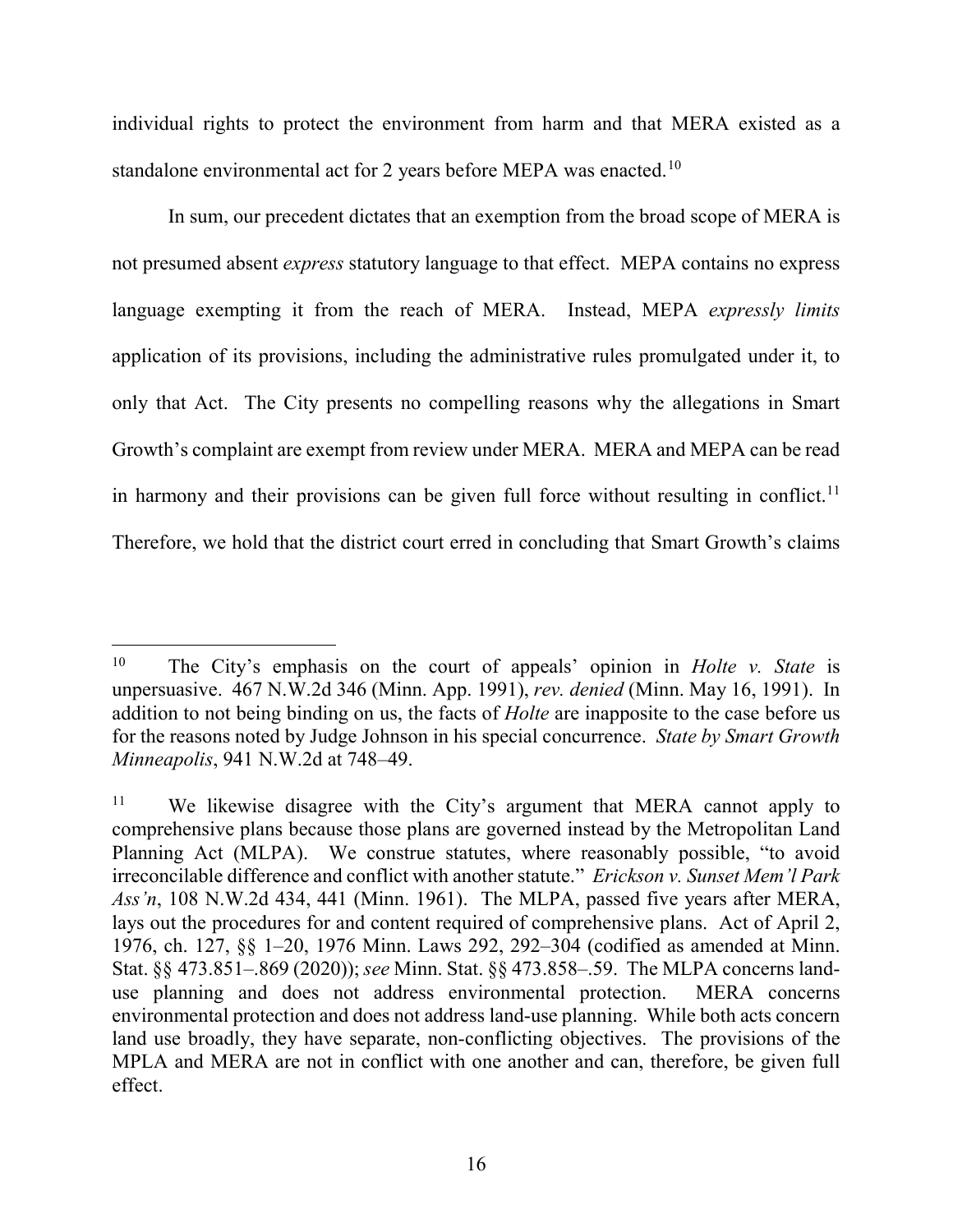are barred under Minnesota law, because rule 4410.4600 does not exempt comprehensive plans from environmental review under MERA.

# II.

We next consider whether Smart Growth's complaint "sets forth a legally sufficient claim for relief." *Hebert v. City of Fifty Lakes*, 744 N.W.2d 226, 229 (Minn. 2008).[12](#page-16-0) We review a district court's grant of a motion to dismiss for failure to state a claim de novo. *Abel v. Abbott Nw. Hosp.*, 947 N.W.2d 58, 68 (Minn. 2020). We accept the facts alleged in the complaint as true and construe all reasonable inferences in favor of the plaintiff.<sup>13</sup> *Hansen v. U.S. Bank Nat'l Ass'n*, 934 N.W.2d 319, 325 (Minn. 2019). "[I]t is immaterial whether or not the plaintiff can prove the facts alleged." *Martens v. Minn. Mining & Mfg. Co.*, 616 N.W.2d 732, 739 (Minn. 2000). "[A] pleading will be dismissed only if it appears to a certainty that no facts, which could be introduced consistent with the pleading, exist which would support granting the relief demanded." *N. States Power Co. v. Franklin*, 122 N.W.2d 26, 29 (Minn. 1963). "The showing a plaintiff must make in order to survive a

<span id="page-16-0"></span> <sup>12</sup> In *Walsh v. U.S. Bank, N.A.*, we explicitly declined to incorporate a heightened "plausibility" pleading requirement into the standard for claim sufficiency under Minnesota Rule of Civil Procedure 8.01. 851 N.W.2d 598, 603 (Minn. 2014). We did so with the understanding that "[o]ne of the fundamental changes intended by the adoption of Rule 8.01 was 'to permit the pleading of events by way of a broad general statement which may express conclusions rather than, as was required under code pleading, by a statement of facts sufficient to constitute a cause of action.' " *Id.* at 604 (quoting *N. States Power Co. v. Franklin*, 122 N.W.2d 26, 29 (Minn. 1963)).

<span id="page-16-1"></span><sup>&</sup>lt;sup>13</sup> Smart Growth urges us, without providing relevant support, to give special deference to its expert environmental analysis report, which was attached to and incorporated in its complaint. We decline to do so because there is no precedent or persuasive justification for such treatment. Instead, we apply the Rule 12 standard to the complaint and the report as a whole.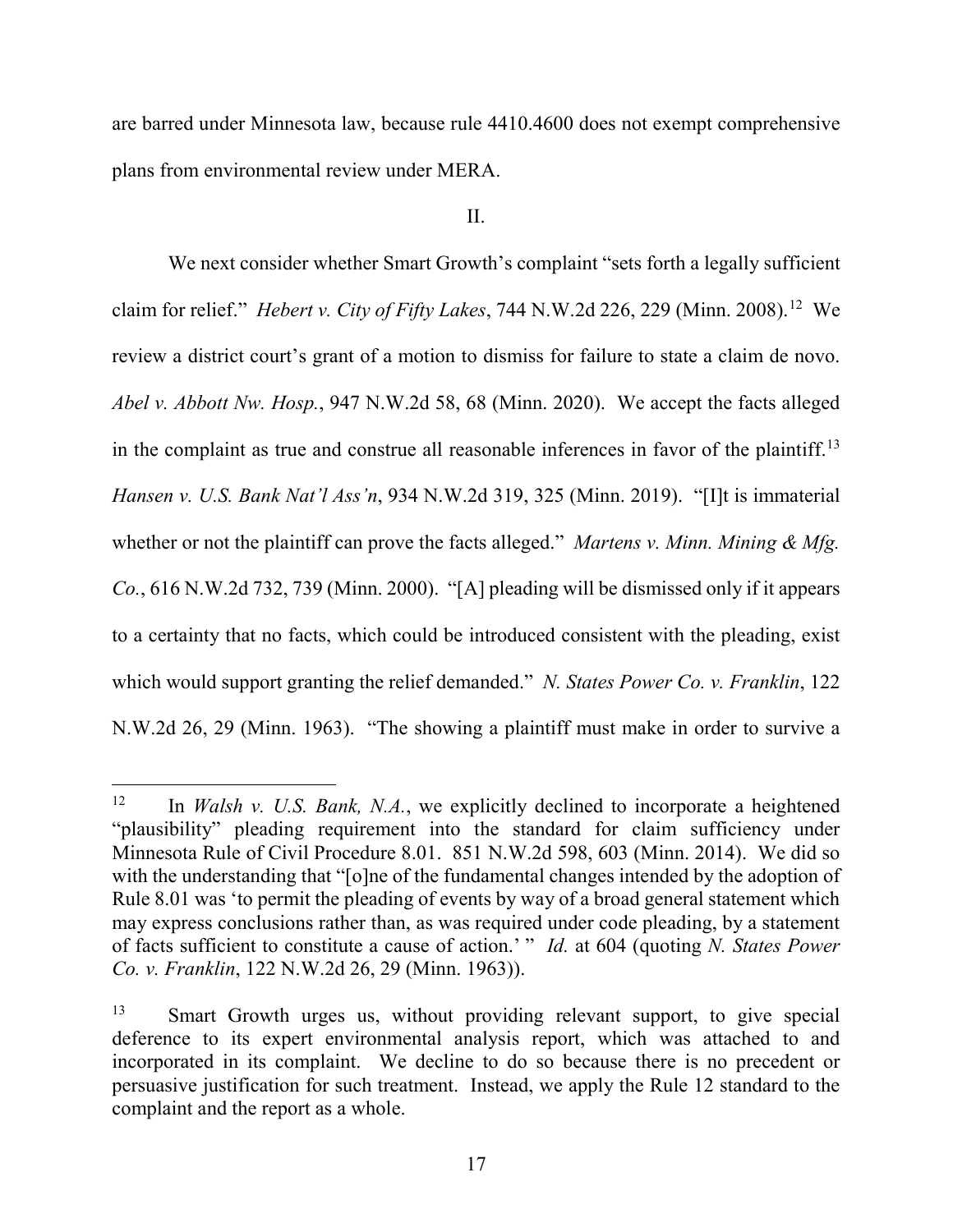motion to dismiss under Minn. R. Civ. P. 12.02(e) is minimal." *Noske v. Friedberg*, 670 N.W.2d 740, 742 (Minn. 2003).

MERA provides a burden-shifting framework in which the plaintiff must make a prima facie showing that a defendant's conduct "has, or is likely to cause the pollution, impairment, or destruction of the air, water, land or other natural resources located within the state." Minn. Stat. § 116B.04(b). To satisfy the burden of making a prima facie showing, a plaintiff must prove "(1) [a] protectable natural resource, and (2) pollution, impairment or destruction of that resource." *Tuveson*, 210 N.W.2d at 297. MERA defines "pollution, impairment, or destruction" as, in relevant part, "any conduct which materially adversely affects or is likely to materially adversely affect the environment." Minn. Stat. § 116B.02, subd. 5. If the plaintiff makes a prima facie showing of these elements, the burden shifts to the defendant to either rebut the prima facie showing or assert an affirmative defense. Minn. Stat. § 116B.04(b).

The City does not challenge the sufficiency of Smart Growth's allegations that protectable natural resources are at stake, <sup>[14](#page-17-0)</sup> that the City's adoption of the Plan is "conduct,"<sup>[15](#page-17-1)</sup> or that the effects of that conduct would materially adversely affect the

<span id="page-17-0"></span><sup>&</sup>lt;sup>14</sup> Smart Growth averred in its complaint that the Plan is likely to have materially adverse environmental impacts on a number of natural resources, including water (stormwater runoff and wastewater generation), land (wildlife habitat), and air (air quality). MERA defines "natural resources" as including, but not limited to, "all mineral, animal, botanical, air, water, land, timber, soil, quietude, recreational and historical resources." Minn. Stat. § 116B.02, subd. 4.

<span id="page-17-1"></span><sup>&</sup>lt;sup>15</sup> "Any conduct" is not defined by MERA, but we have interpreted the phrase broadly, giving it an "all-inclusive application." *Tuveson*, 210 N.W.2d at 296. We reaffirmed this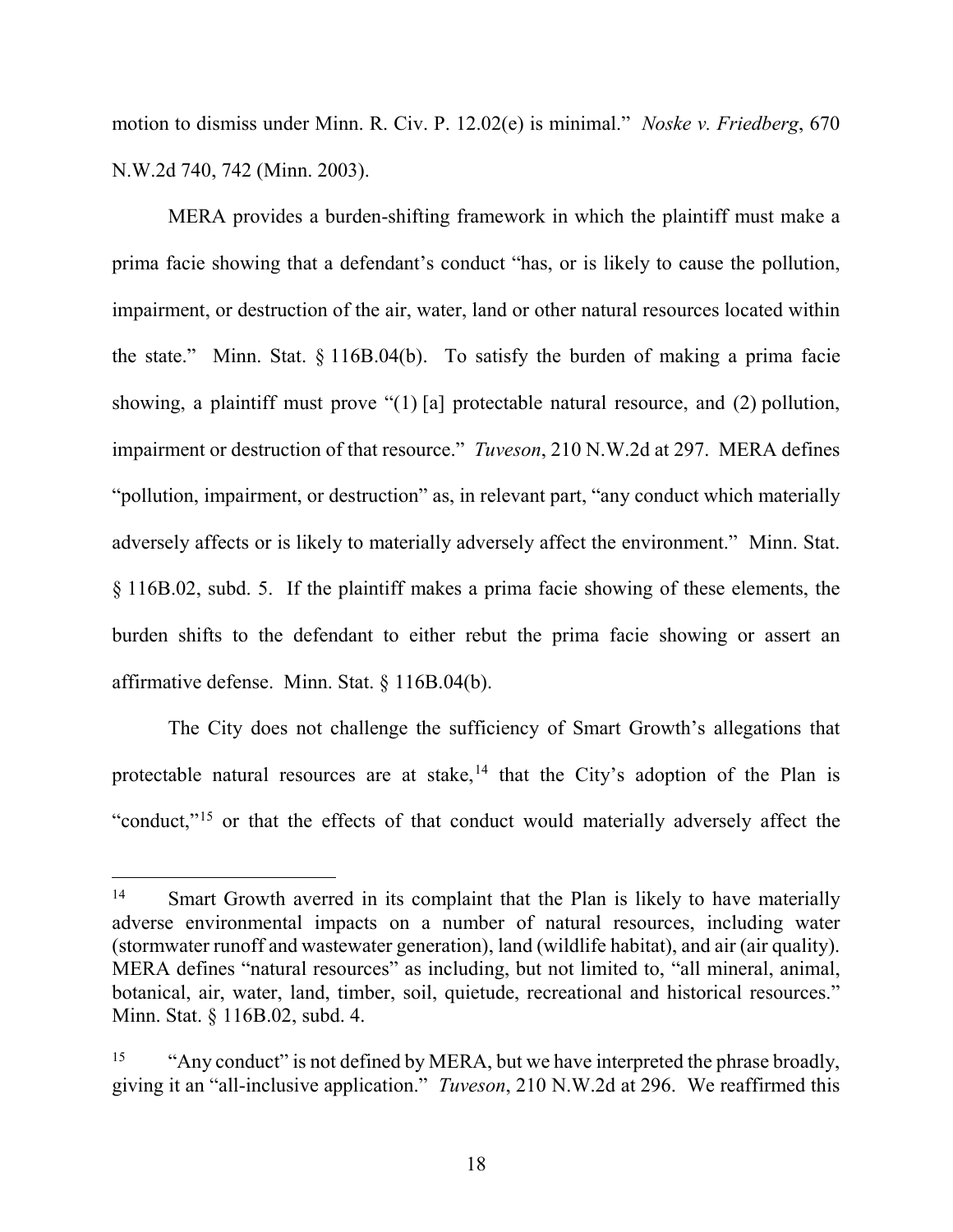environment.<sup>[16](#page-18-0)</sup> Rather, the City contends that Smart Growth has not alleged sufficient facts showing that the City's adoption of the Plan *is likely to cause* the type of environmental damage that MERA aims to prevent.

The City argues that the Plan is a high-level planning document—simply a statement of policies, goals, and intentions for future development—and that adoption of the Plan does not in and of itself *cause* environmental effects. Rather, the City argues that it would need to take subsequent actions to implement any part of the Plan before environmental effects might occur. The City's position is that the appropriate time for a MERA challenge is when a specific, discrete project is approved, and that Smart Growth's reliance on the alleged environmental damage from a projected full build-out of the Plan is too speculative and tenuous. Smart Growth argues that challenging individual projects fails to capture the full scope of the environmental effects of the Plan, and that its MERA action is the "exclusive" opportunity for review of the entire scope of the Plan. Smart Growth relies heavily on its expert report to support its claim that the adoption of the Plan is "likely to cause" the environmental harm it alleges.

 $\overline{a}$ 

broad interpretation in *White Bear Lake Restoration Ass'n*, defining conduct as "activities," "behavior," or "the action or manner of managing an activity or organization." 946 N.W.2d at 379‒80 (citations omitted). Given the procedural posture of this dispute, we assume without deciding that the City's act of adopting the Plan is conduct under MERA.

<span id="page-18-0"></span><sup>&</sup>lt;sup>16</sup> We use a non-exclusive set of factors to determine whether conduct "materially adversely affects" the environment, or is likely to. *See State by Schaller v. County of Blue Earth*, 563 N.W.2d 260, 267 (Minn. 1997). In its complaint, Smart Growth identified a number of "[s]ignificant environmental impacts" likely to result from the Plan, including increased noise impacts, increased pedestrian and vehicle traffic, decreased air quality, increased pollutant loads to local surface waters, reduced groundwater recharge, stream widening and bank erosion, and degradation of aquatic structure.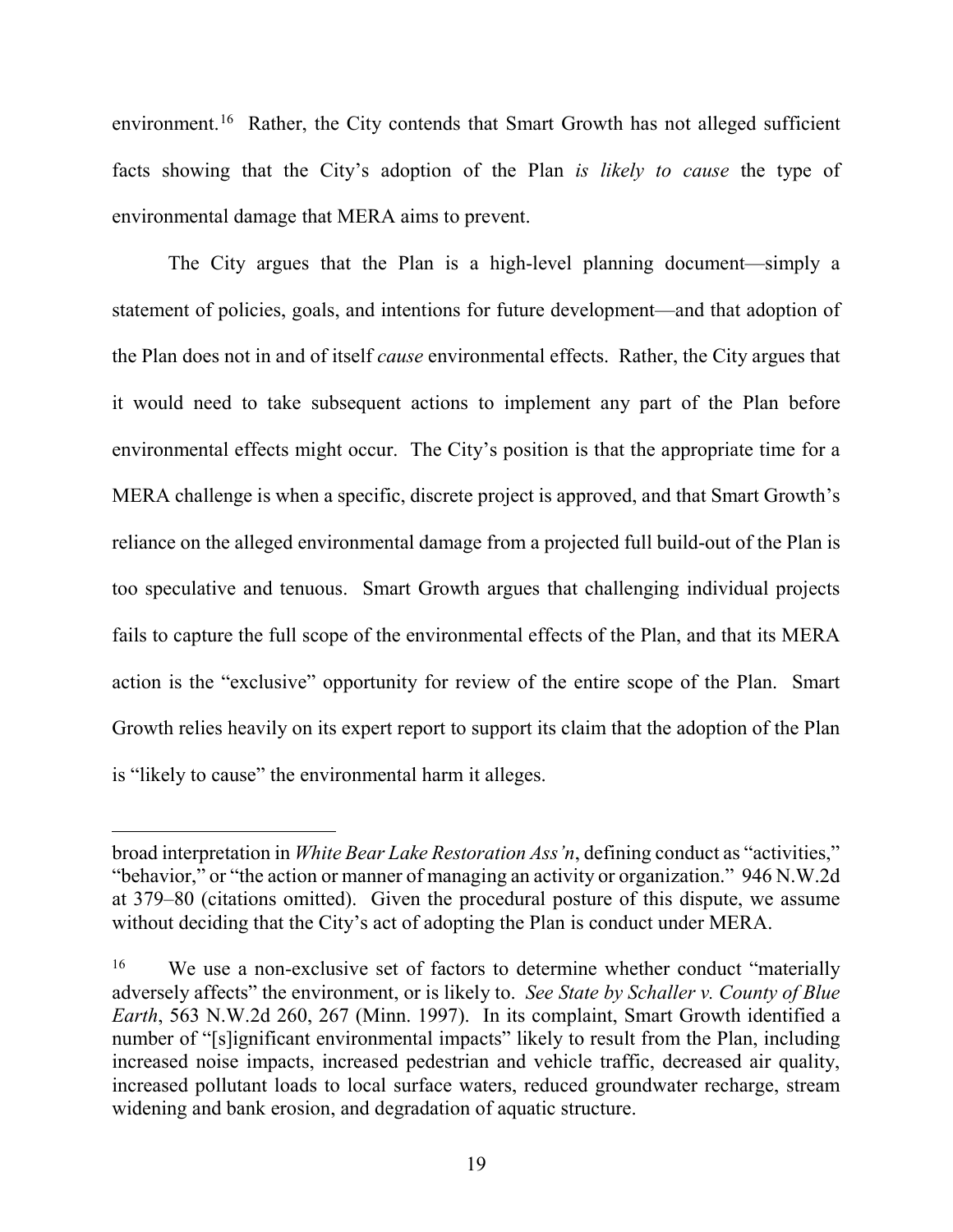We have not previously had the opportunity to consider a MERA claim at the Rule 12.02(e) dismissal stage. Thus, this issue is one of first impression in the procedural posture presented here. On review of a Rule 12.02(e) dismissal of a MERA action, the question is not whether the plaintiff has established a prima facie showing under MERA, but rather whether the plaintiff has alleged sufficient facts, such that the facts alleged and the inferences drawn from those facts can support each element of the required prima facie showing. *See Hansen*, 934 N.W.2d at 325 (stating that "a motion to dismiss should be denied if the court can infer from the allegations a factual basis to support each element of the plaintiff's claim"). In this case, we need not decide whether Smart Growth has established a prima facie showing to survive a motion to dismiss because the question is solely whether Smart Growth's allegations are sufficient to support the contested causation element in order to state a claim that adoption of the Plan is likely to cause materially adverse environmental effects.

MERA itself does not set forth a causation standard. We have addressed questions of MERA causation only once before, at the summary judgment stage. In *State by Schaller v. County of Blue Earth*, we considered allegations that challenged the construction of a portion of new highway based on projected traffic levels 16 years into the future. 563 N.W.2d 260, 262, 268 (Minn. 1997). We were persuaded that these allegations were "simply too speculative" to establish that MERA would be violated by noise generation in excess of state standards because the noise level projections assumed there would be no change in the existing noise standards and that a four-lane highway would eventually be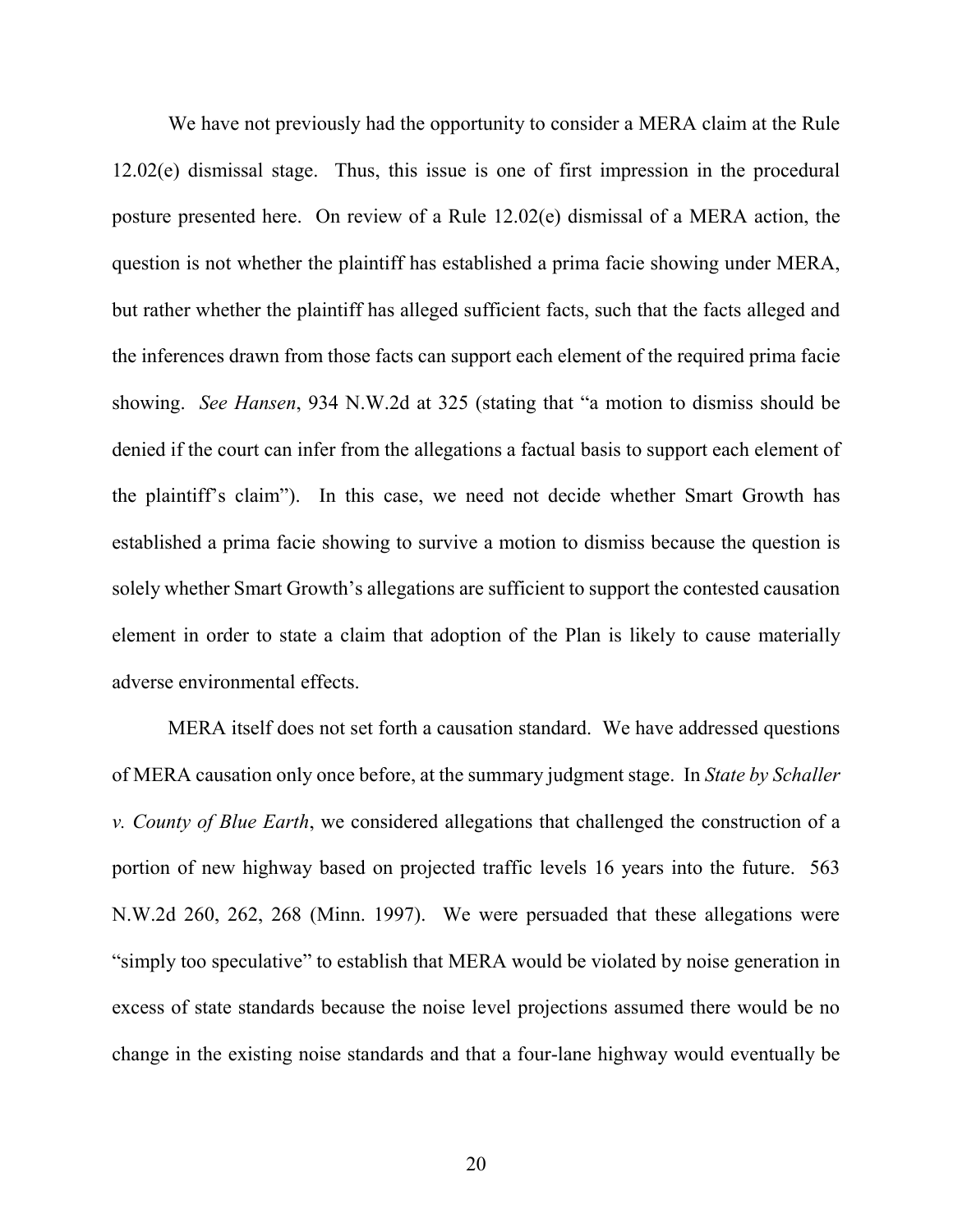built even though the project under construction at the time was a two-lane highway. *Id*. at 267‒68. Therefore, we affirmed the grant of summary judgment. *Id.* at 268.

Here, we must determine whether Smart Growth's allegations based on the future projected implementation of the 2040 Plan, if true, state a legally sufficient claim for relief. Comprehensive plans are "a compilation of policy statements, goals, standards, and maps for guiding the physical, social and economic development, both private and public, of the municipality." Minn. Stat. § 462.352, subd. 5 (2020). The conduct of adopting a comprehensive plan has the direct effect of controlling a city's land use development because the plan becomes supreme vis-à-vis zoning ordinances. Minn. Stat. § 473.858, subd. 1 ("If the comprehensive municipal plan is in conflict with the zoning ordinance, the zoning ordinance shall be brought into conformance with the plan  $\dots$ "). A "comprehensive plan constitutes the primary land use control for cities and supersedes all other municipal regulations." *Mendota Golf, LLP v. City of Mendota Heights*, 708 N.W.2d 162, 175 (Minn. 2006).

Although the Plan is a planning document for the City that can be amended, it will, under the current state of the law, control the City's land use because any zoning ordinances in conflict with the Plan will have to be brought into compliance with it.<sup>[17](#page-20-0)</sup> The projections

<span id="page-20-0"></span><sup>&</sup>lt;sup>17</sup> There is some validity to Smart Growth's argument that a MERA challenge to the Plan itself is the only way to consider the potential environmental effects of the entire Plan rather than individual projects, the effects of which would necessarily be only a portion of what Smart Growth alleges the cumulative effects of the Plan will be. However, we express caution regarding Smart Growth's assertion that comprehensive plans are the incontestable instrument of land-use planning, given the uncertainty in the statutory framework and our case law. *RDNT, LLC v. City of Bloomington*, 861 N.W.2d 71, 79‒88 (Minn. 2015) (Anderson, J., concurring).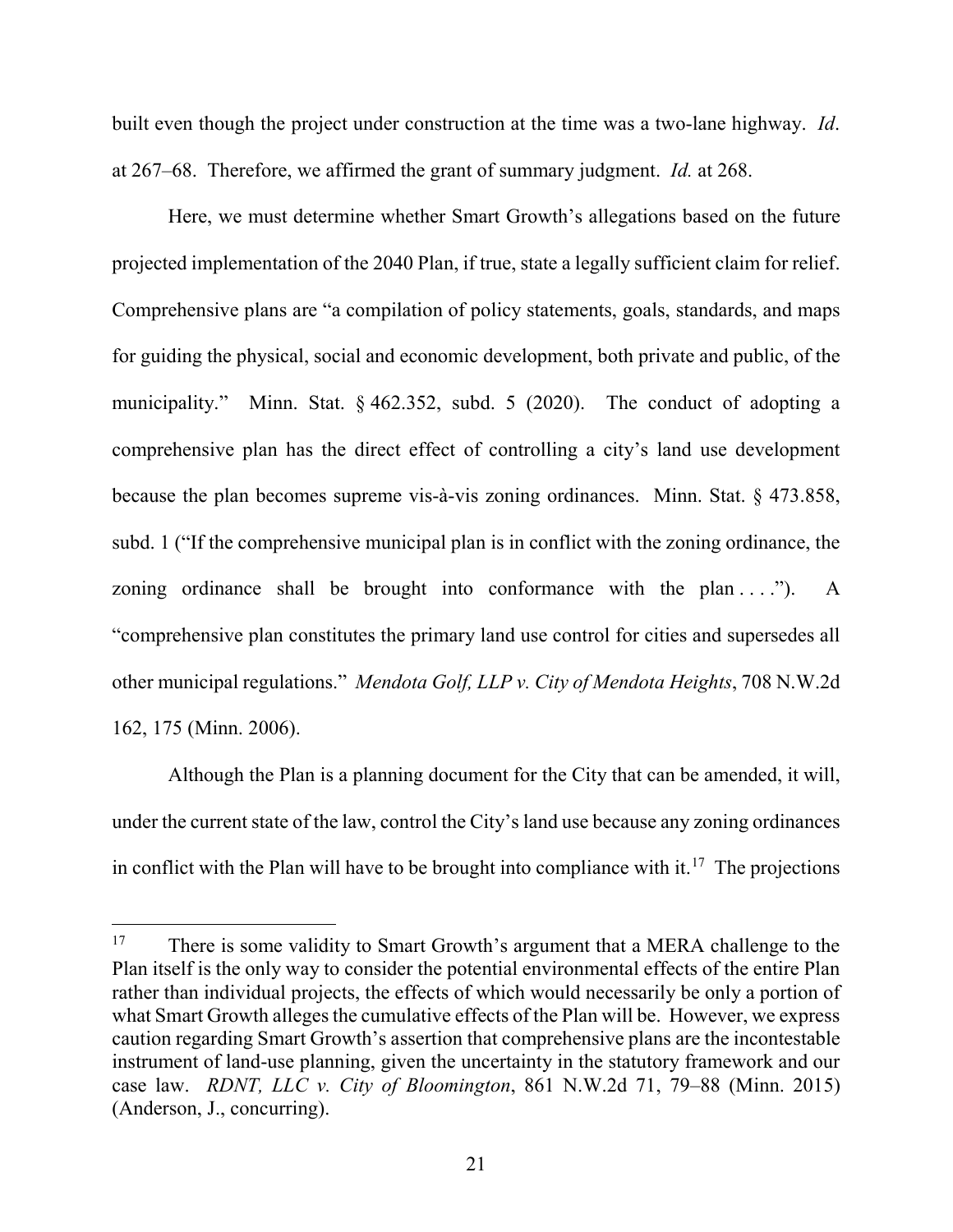supporting Smart Growth's allegations are based on a full build-out, but that build-out is what the actual land-use criteria contained in the Plan allows for; Smart Growth is not speculating about the type of actions that will result from other future comprehensive plans that would follow the 2040 Plan. And the Rule 12.02(e) standard assesses only the adequacy of the allegations, accepting the allegations as true. *Hansen*, 934 N.W.2d at 325.

Smart Growth alleges in its complaint that a presumed full build-out of the Plan is likely to materially adversely affect the environment in a number of ways, such as increasing the rate and volume of stormwater runoff, threatening sanitary sewer systems and water supply, reducing wildlife habitat, and diminishing air quality. The question before us is whether these claims are sufficient to allege causation at the Rule 12.02(e) stage. We conclude that, accepting all of Smart Growth's allegations as true and construing all reasonable inferences in its favor, the allegations are sufficient.

To be clear, we do not address whether Smart Growth did or did not establish a prima facie showing under MERA. Although the parties debated this issue at great length in both briefing and argument to our court, that question is premature at the Rule 12.02(e) stage. We hold only that the allegations contained in the complaint, if true, and any evidence that Smart Growth could introduce consistent with those allegations, is sufficient to state a claim upon which relief can be granted. A Rule 12.02(e) dismissal for failure to state a claim precludes only those cases where it appears "to a certainty" that the plaintiff can introduce no facts consistent with the complaint to support the claim for relief. *N. States Power Co.*, 122 N.W.2d at 29. Because it is not *certain* that Smart Growth could